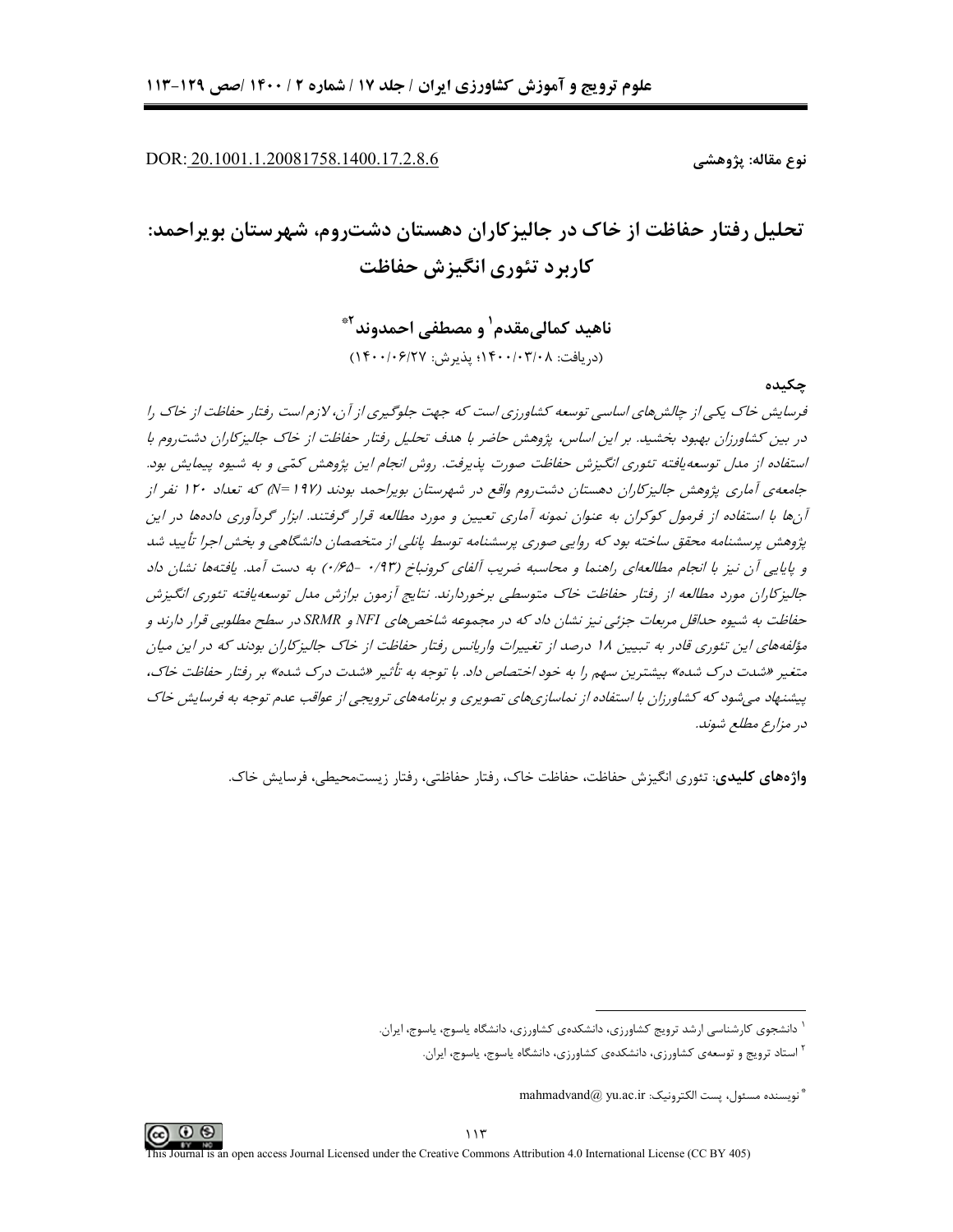وقدوه

فرسایش خاک یکی از مهمترین مسائل زیستمحیطی، کشاورزی و تولید غذا در جهان است که این مسئله حدود یکسوم از سطح خشکیهای زمین را تحت تأثیر قرار داده (کرانی و همکاران، ۱۳۹۳) و بعد از افزایش جمعیت، دومین چالش محیطزیستی جهان است (نصیری و همکاران، ۱۳۹۳). شواهد بیانگر تخریب سالانه هفتاد میلیارد مترمکعب خاک، به دلیل تخریب و فرسایش است (عاقلی کهنه شهری و صادقی، ۱۳۸۴). بر اساس آمار انجمن علوم خاک ایران در سال ۱۳۹۲، میزان فرسایش خاک کشور، سه برابر متوسط قاره آسیا است و رتبه نخست فرسایش خاک را در میان کشورهای درحال توسعه و جهان دارد (روحانی، ۱۳۹۲). در مقایسه عوامل مختلف فرسایش خاک، دخالت انسانها از عوامل تأثیرگذار بر نوع و درجه فرسایش خاک است (Li & Wei, 2011). در این بین، روستاییان که فعالیت اصلی آنها کشاورزی است، به دلیل شیوه زندگی و نوع معیشتی که دارند بهعنوان بهرهبرداران مستقیم منابع طبیعی و کشاورزی می توانند در این فرسایش تأثیرگذار باشند (تقدیسی و بسحاق، ۱۳۸۹؛ بیات و همکاران، ۱۳۹۰). در حال حاضر ۹۴ درصد زمینهای کشاورزی دچار تخریب هستند که استفاده نادرست از اراضی زراعی و فقدان مدیریت صحیح و اصولی آن، مهم ترین عامل پدید آورنده این معضل است (حیدری ساربان، ۱۳۹۲). این در حالی است که در بهترین شرایط، مدت زمان لازم برای تشکیل خاک حاصلخیز برای کشاورزی، حدود ۳۰۰ سال است (شیری و همکاران، ۱۳۹۲). در واقع، از بین بردن اراضی، به دلیل آلودگی خاک، فرسایش آن و کاهش مواد غذایی از مسائل عمدهای است که رشد بخش کشاورزی را محدود میکند (عزیزی خالخیلی و همکاران، ۱۳۹۰). این در حالی است که بسیاری از مشکلات محیط زیست به ویژه در مورد مصرف آب و خاک ریشه در رفتار داشته که با درک رفتار فرد قابل حل هستند (صالحی و همکاران، ۱۳۹۶).

دهستان دشت٫وم یکی از مهمترین مناطق تولید محصولات کشاورزی در شهرستان بویراحمد محسوب میشود. میزان تولید کل محصولات سال زراعی (۹۹–۹۸) این منطقه ۷۵۲۸/۰۳ تن میباشد که از این مقدار ۲۰۴/۸ هکتار آن جالیز است (سازمان جهاد کشاورزی استان کهگیلویه و بویراحمد، ۱۳۹۹). نتایج بررسیهای میدانی بهعملآمده از منطقهٔ مورد مطالعه نشان داده است که کشاورزی در این منطقه، از هدایت و مدیریت لازم در جهت استفادهٔ مطلوب از امکانات طبیعی و محیطی برخوردار نیست. این دهستان در منطقهای کوهستانی واقع شده و درصد بالایی از اراضی آن دارای شیب زیادی هستند. این منطقه به دلیل استفاده نادرست کشاورزان از زمین، با تخریب و فرسایش خاک با شدت زیادی مواجه شده است. فعالیت کشاورزی به شکل گستردهای در اراضی شیبدار این منطقه انجام میشود و به خاطر فعالیت کشاورزی و دامداری روستاییان، چرای دام، استفاده از ماشینآلات کشاورزی، خشکسالی، شخمهای غیراصولی، قطع درختان در این ناحیه بیشتر است که به دنبال آن، فرسایش و رسوبدهی زیادی دارد. این منطقه دارای پتانسیلهای فراوانی از نظر تولید محصولات کشاورزی میباشد، اما مطالعات زیادی در مورد ابعاد اجتماعی و اقتصادی فرسایش خاک بهویژه بررسی رفتار حفاظت از خاک کشاورزان و جالیزکاران در این منطقه صورت نگرفته است. از طرفی، بهرهبرداری نامناسب از خاک، سالانه هزینههای درون مزرعهای زیادی را بر جالیزکاران این منطقه به شکل کاهش عملکرد محصولات و نیز کاهش کیفیت خاک کشاورزی تحمیل می کند. بنابراین، اعمال مدیریت صحیح زراعی بهمنظور افزایش ماده آلی خاک از قبیل بهکارگیری آیش و تناوب زراعی، مصرف کودهای آلی، باقی گذاشتن بقایای گیاهی و جلوگیری از فرسایش و آلودگی خاک میتواند از عوامل مؤثر در کاهش فرسایش و افزایش کیفیت خاکهای منطقه به شمار آید. از این رو، این پژوهش به دنبال تحلیل رفتار حفاظت از خاک جالیزکاران دشت روم در شهرستان بویراحمد و شناسایی عواملی است که در پذیرش فعالیتهای حفاظت خاک مؤثرند تا بتوان راهکارهایی را در جهت بهبود شرایط حفاظت از خاک منطقه ارائه داد. برای همین منظور، اهداف اختصاصی زیر نیز دنبال شدند:

> ۱- شناسایی ویژگیهای فردی و حرفهای مؤثر بر رفتار حفاظتی کشاورزان؛ ۲- شناسایی نقش سازههای مدل انگیزش حفاظت بر رفتار حفاظت خاک؛ ۳-تحلیل رفتار حفاظت از خاک در کشاورزان مورد مطالعه. تئوري انگيزش حفاظت

تئوری انگیزش حفاظت، از یکسو یک مدل کلی تصمیمگیری در رویارویی با تهدیدهای مختلف است (Le Dang *et al.*, 2014) و ابزار ارزشمندی به منظور توصیف تصمیم گیری در مورد نگرانیهای زیستمحیطی به شمار میرود (Karrer, 2012) و از سوی دیگر

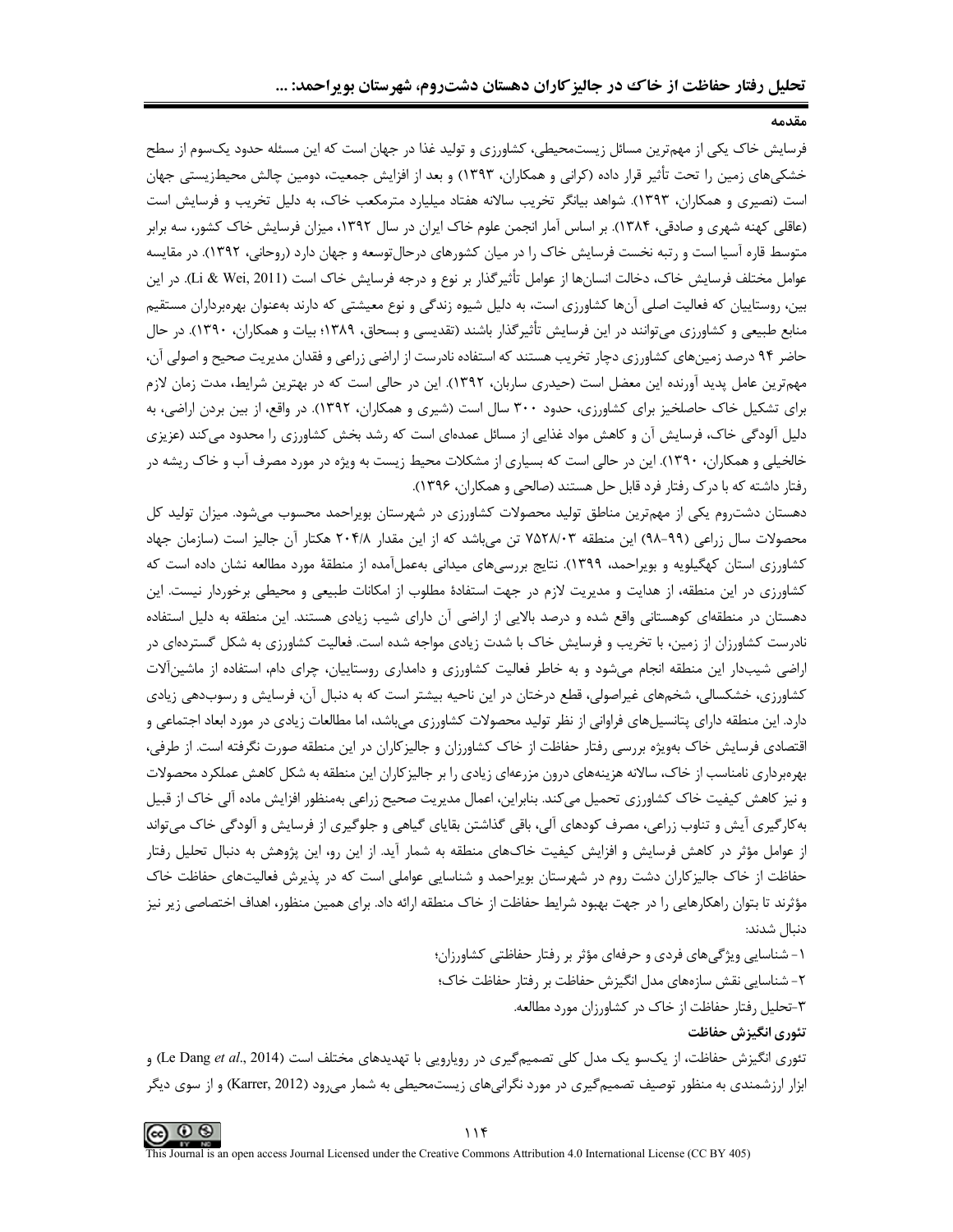#### علوم ترویج و آموزش کشاورزی ایران / جلد ۱۷ / شماره ۲ / ۱۴۰۰ /صص ۱۲۹-۱۱۳

یک مدل مهم اجتماعی -روانی است (Haer et al., 2016)؛ به عبارت دیگر، این تئوری به روشنی با عاملهای اقتصادی و اجتماعی و روانی در ارتباط است (Van Duinen et al., 2011). این تئوری پایهای برای تفسیر یافتهها و چارچوبی برای توسعه برنامههای آموزش های زیست محیطی (Mobley, 2015) و سازگاری فردی با تغییریذیری های آب و هوایی (Truelove *et al.,*2015) را فراهم میآورد. تئوری مذکور برای نخستین بار توسط تاپسون و روگررونگ مانگ (Tapsuwan & Rongrongmuang, 2015) در زمینه خطرپذیریهای بهداشتی (Grothmann & Patt, 2005) و با هدف تبیین ارزیابی ترس مطرح شد (Mobley, 2015). در این پژوهش از تئوری انگیزش حفاظت به عنوان چارچوب نظری پژوهش برای مطالعه رفتار حفاظت از خاک جالیزکاران استفاده شده است. ارزیابی تهدید (Threat appraisal) به ارزیابی شدت یک موقعیت و آزمون جدی بودن آن برمیگردد. ارزیابی مقابله ( Coping appraisal) به نحوه پاسخ یک فرد به یک موقعیت برمیگردد که یک فرد انتظار دارد که یک پیشنهاد چقدر برای حذف یک تهدید کارایی دارد. خودکارایی (Self-efficacy) به این موضوع برمی5ردد که فرد چقدر برای اجرای رفتار پیشنهادی تمایل دارد. رفتار حفاظتی میزان اجرای رفتار پیشنهادی به وسیله فرد می باشد (Grothmann & Patt, 2005). کیم و همکاران (Kim et al., 2013) بیان میدارند، ارزیابی تهدید شامل شدت درک شده (Perceived severity) و آسیبپذیری درک شده (Perceived vulnerability) فرد نسبت به یک خطر می باشد. شدت در ک شده به در ک فرد از پیامدهای منفی تهدید (به عنوان مثال، فرسایش خاک) اشاره دارد، در حالی که آسیبپذیری درک شده به میزان حساسیت فرد و تحت تأثیر قرار گرفتن وی از خطر اشاره دارد. این نوع درک از شدت و حساسیت، راهنمای مناسبی برای واکنش های سازگارانه می باشد (نگاره ۱).



نگاره ۱- فرایند، ساختار و روابط در تئوری انگیزش حفاظت (Bockarjova & Steg, 2014)

مرور مطالعات پیشین نشان میدهد که عوامل مؤثر بر پذیرش و بهکارگیری عملیات حفاظتی از سوی کشاورزان بهطور گستردهای بررسی شده است (Ervin & Ervin, 1982). در این راستا، برخی از مطالعات نشان دادهاند که درک آثار منفی زیستمحیطی و فرسایش خاک از سوی کشاورزان به شکل گیری نگرشهای مثبت به عملیات حفاظتی و بهکارگیری آنها منجر میشود. بیژنی و غزانی (۱۳۹۶) در پژوهشی تأثیر نگرش و فشارهای اجتماعی بر نگرانی محیطزیستی در زمینه رفتار حفاظت خاک، در شهرستان ساری را مورد بررسی قرار دادند. نتایج حاصل از تحلیل اثرات متغیرهای مستقل بر روی متغیر "رفتار حفاظت خاک" و "نگرانی در زمینه حفاظت از خاک" حاکی از آن بود که در میان متغیرهای تأثیر گذار بر این دو متغیر، "نگرش نسبت به حفاظت از خاک" دارای بیشترین توانایی در پیش بینی "نگرانی در زمینه حفاظت از خاک" و متغیر "فشارهای اجتماعی در زمینه حفاظت از خاک" دارای بیشترین توانایی در پیش بینی "رفتار حفاظت از خاک" کشاورزان است.

یافتههای پژوهش اطهری و صدیقی (۱۳۹۵) حاکی از آن است که متغیرهای سابقه کشاورزی، میزان تحصیلات، تماس۵ای ترویجی، اندازه زمین زراعی و منابع اطلاعاتی کشاورزان بر ادراک آنان از مدیریت خاک زراعی تأثیر معنیداری دارند و در کل، ۵۱ درصد از  $\circledcirc$   $\circledcirc$ 

his Journal is an open access Journal Licensed under the Creative Commons Attribution 4.0 International License (CC BY 405)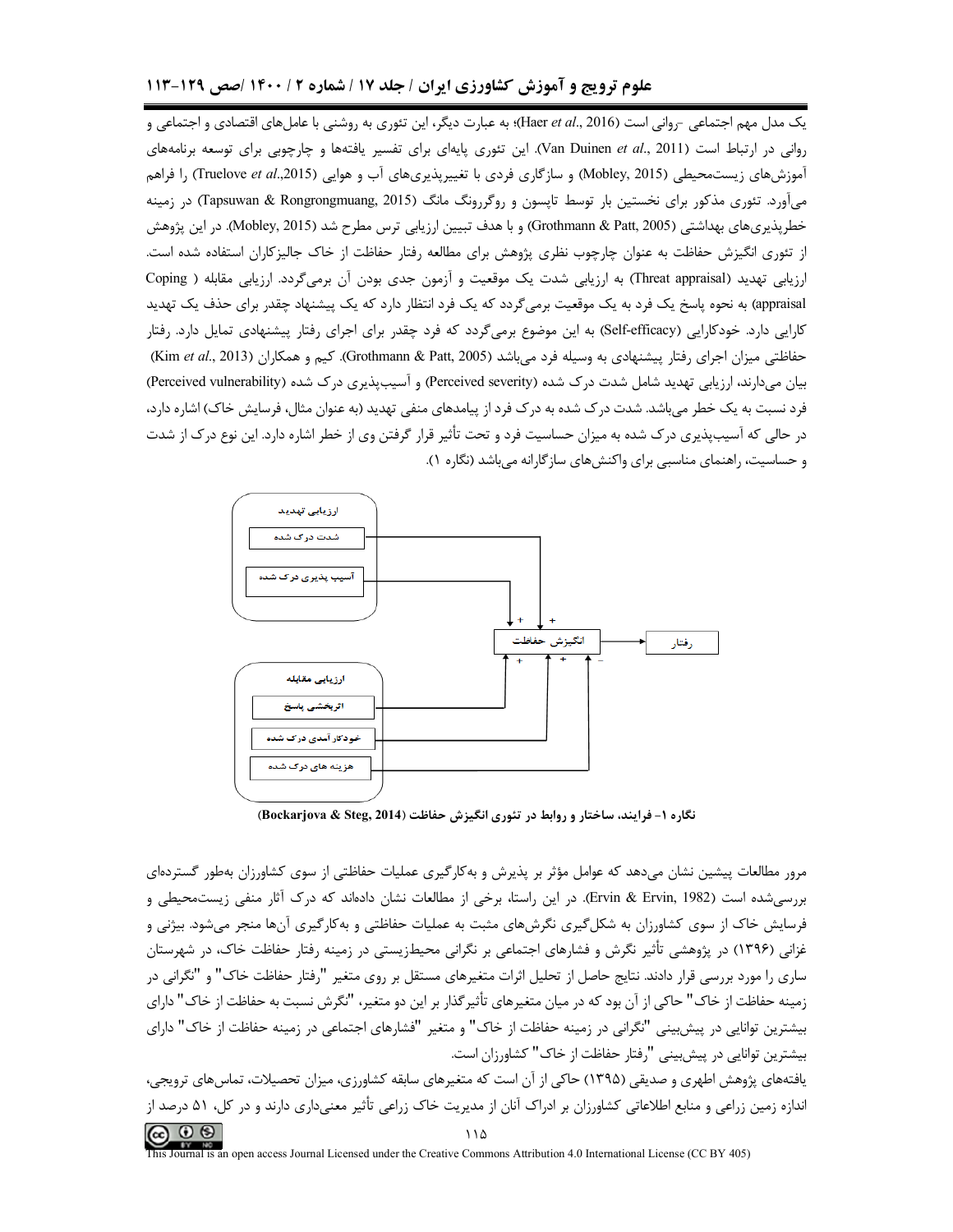تحلیل رفتار حفاظت از خاک در جالیز کاران دهستان دشتروم، شهرستان بویراحمد: ...

تغییرات ادراک کشاورزان از مدیریت خاک زراعی را تبیین میکنند. مطالعه کرمی و کشاورز (۱۳۹۴) بر روی کشاورزان طرفدار محیطزیست و رفتار آنها در برابر خشکسالی با استفاده از تئوری انگیزش حفاظت نشان داد که تئوری انگیزش حفاظت میتواند به عنوان مبنایی برای شناسایی عوامل مؤثر بر رفتارهای زیستمحیطی کشاورزان استفاده شود و با بررسی کشاورزان استان فارس نشان داد که برخی از کشاورزان در زمان مواجهه با خشکسالی شدید، اقدامات حفاظتی را به تعویق انداختهاند. همچنین تجزیه تحلیل دادههای این تحقیق نشان داد که اثربخشی واکنش، شدت درک شده، هزینههای واکنش، آسیبپذیری درک شده، خودکارآمدی، درآمد و محیط اجتماعی بر رفتار کشاورزان تحت شرایط خشکی تأثیر معنیداری داشته است.

در بررسی ادراک کشاورزان از فرسایش خاک، حقجو و همکاران (۱۳۹۳) نشان دادند، دانش کشاورزان در مورد حفاظت خاک و اندازه مزرعه با پذیرش روش حفاظت خاک دارای رابطه معنیداری بود. در پژوهشی فعلی و همکاران (۱۳۹۳) نیز در مطالعه خود به این نتایج رسیدند که میزان آگاهی از مشکلات فرسایش خاک، میزان استفاده از خدمات ترویجی و استفاده از منابع اطلاعاتی در مجموع ۱۶ درصد از تغییرات دانش فناوریهای حفاظت از خاک کشاورزان را تبیین می کنند.

مطالعه کرانی و همکاران (۱۳۹۳) حاکی از آن است که بیش از نیمی از کشاورزان مورد مطالعه (۵۳/۴ درصد)، نگرشی متوسط به عملیات حفاظت خاک دارند. سپس با تجزیه و تحلیل رگرسیون نشان داد که سه متغیر تعداد دفعات شرکت در دورههای آموزشی-ترویجی، دانش درباره عملیات حفاظت خاک و میزان سواد کشاورزان قادر به تبیین ۲۷/۴ درصد از واریانس نگرش آنها به عملیات حفاظت خاک هستند.

فرهمند و همکاران (۱۳۹۳) نشان دادند که میان متغیرهای آگاهی زیستمحیطی، سن، فردگرایی و رضایت از زندگی با رفتارهای زیستمحیطی رابطه مثبت و معنیداری وجود دارد. همچنین فعلی و همکاران (۱۳۹۲) و عزیزی خالخیلی و همکاران (۱۳۹۰) نیز نشان دادند که متغیرهای مشارکت در فعالیتهای ارتباطی و استفاده از منابع اطلاعاتی بر رفتار حفاظت خاک کشاورزان مؤثر بوده است. در تحقیقی نوراله نوریوندی و همکاران (۱۳۹۰) با هدف مقایسه الگوهای پذیرش فناوریهای حفاظت خاک در استان خوزستان نشان دادهاند کشاورزانی که پذیرش فناوری بالاتری دارند باسوادتر، عملکرد محصول بالاتر، دانش فنی و تماس بیشتر با منابع اطلاعات را دارا هستند.

مطالعات قربانی و همکاران (۱۳۸۵) و قربانی و کهنِسال (۱۳۹۰) حاکی از آن است که اجرای سیاستهای حفاظتی خاک با نگرشی اقتصادی-ترویجی از طریق تأمین نیازهای مالی، پارانه سبز و مداخله دولت میتواند نقش مؤثری در اجرای عملیات حفاظت خاک داشته باشد. قربانی و حسینی (۱۳۸۰) در مطالعهای به ارزیابی مدیریت حفاظت در چارچوب الگوی زیست-اقتصادی و برآورد هزینه-های فرسایش خاک پرداختند. دادههای مورد نیاز این مطالعه به روش نمونهگیری کاملاً تصادفی انتخاب و برای برآورد هزینه فرسایش خاک از معیار هزینه بهرمبردار استفادهشده است. نتایج این مطالعه نشان داد که فرسایش خاک تحت هر نوع مدیریت حفاظتی روی میدهد و هزینههایی را ایجاد میکند و هرگونه عملیات حفاظتی که منجر به کاهش نرخ فرسایش و جلوگیری از فقر مواد غذایی خاک شود، می تواند در کاهش هزینههای فرسایش مؤثر باشد. همچنین نتایج نشان داده است که کشاورزان بهطور سنتی در قالب دانش بومی بر اهمیت حفاظت و منافع ناشی از آن آگاه هستند.

تاتیک بیلی (Tatek Belay, 2014) در تحقیقی با عنوان درک کشاورزان در فرسایش خاک و روش حفاظت در مناطق اتیوپی به این نتیجه رسید که همه کشاورزان درک درستی در مورد حفاظت خاک دارند. همچنین کشاورزان مورد مطالعه علل فرسایش خاک را شدت زياد باران، شيوه نادرست حفاظت خاک، توپوگرافي منطقه و تک کشتي دانستند. مطالعه بيکلي و دراک ( , Bekele & Drake 2003) تحت عنوان تحليل رفتار حفاظت آب و خاک کشاورزان خردهپا دريافتند که پذيرش اقدامات حفاظتي در سطح مزرعه به طور مثبت با دسترسی به اطلاعات، شیب، مساحت و برنامههای حمایتی برای سرمایهگذاری اولیه رابطه دارد.

مطالعهای که توسط تفرا و استرک (Tefera & Sterk, 2010) در باب اثرگذاری تواناییهای اقتصادی بر روی پذیرش فعالیتهای حفاظت آب و خاک در حوزه آبخیز اتیوپی غربی انجام شد، مشخص نمود مالکیت زمین، وضعیت دارایی کشاورزان و فقدان دسترسی به اطلاعات، عوامل تأثیرگذار بر روی پذیرش فعالیتهای حفاظت آب و خاک بودند. همچنین فقدان سود کوتاهمدت و هزینهبر بودن فعالیتهای حفاظت آب و خاک بر پذیرش فعالیتهای حفاظت آب و خاک اثر منفی داشتند. در کشور بلژیک، واترز و همکاران (Wauters et al., 2010) برای تعیین عوامل مؤثر بر پذیرش فعالیتهای کنترل فرسایش خاک (نظیر محصولات پوششی،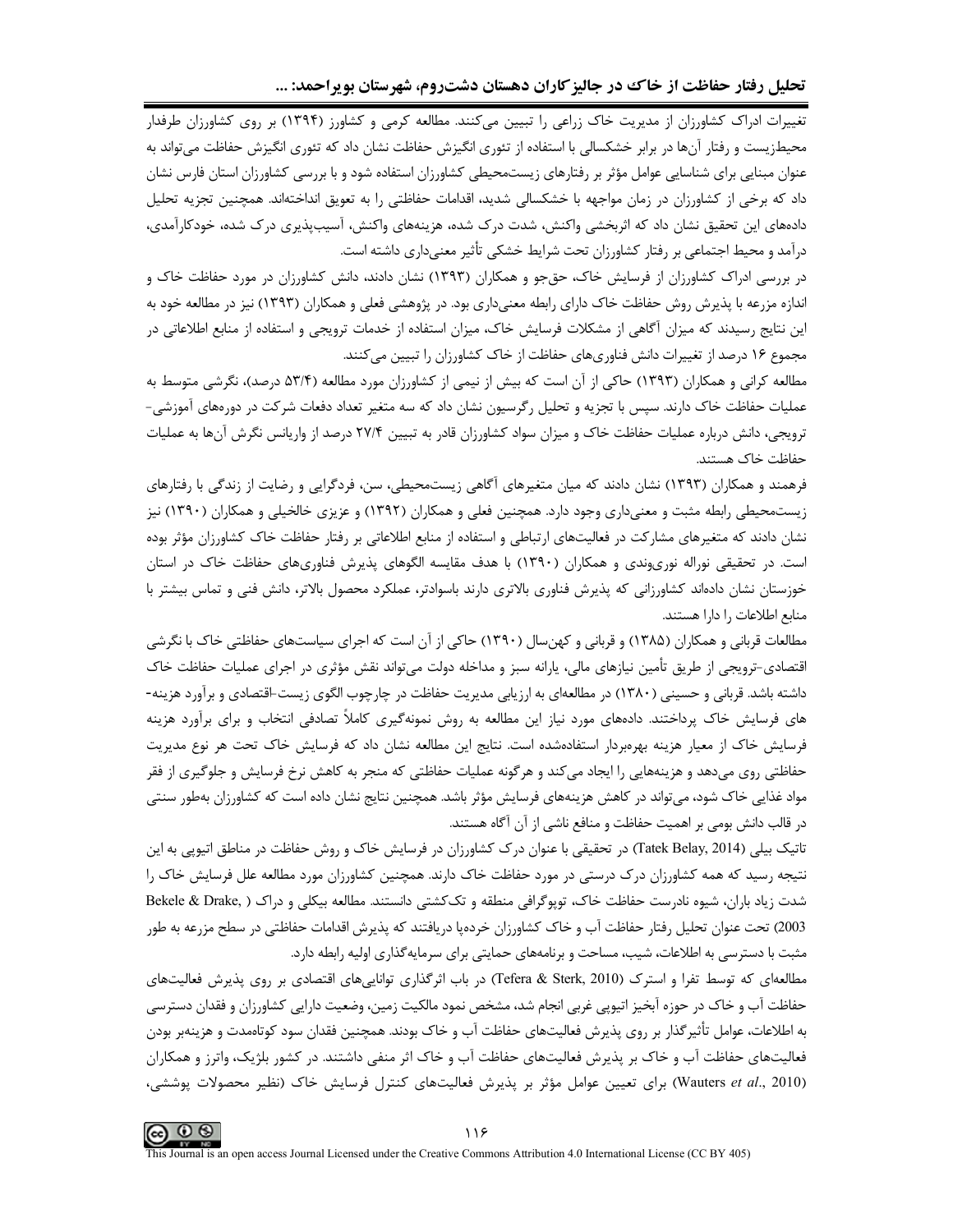حداقل خاکورزی و نوارهای پوششی) با استفاده از تئوری رفتار برنامهریزیشده، نشان دادند که مهمترین عامل در پذیرش این گونه فعالیتها، نگرش نسبت به فعالیتهای حفاظت خاک است. مطالعه رضوانفر و همکاران (Rezvanfar *et al.*, 2009) نیز نشان داد که دسترسی به کانالهای ارتباطی و منابع اطلاعاتی، سطح انگیزه اجتماعی، سطح آگاهی در مورد اثرات عملیات حفاظت خاک پایدار، شرکت در دورههای آموزشی و ترویجی، نگرش نسبت به کارکنان ترویج کشاورزی عوامل مهمی بودند که همبستگی مثبت و معنیداری با پذیرش فعالیتهای حفاظت خاک داشتند. بایارد و جولی (Bayard & Jolly, 2007) با بررسی پذیرش و مدیریت عملیات حفاظت خاک دیوارهای سنگی در هائیتی دریافتند که عوامل نهادی از قبیل عضویت در گروه محلی، آموزش در خصوص حفاظت خاک، درآمد سرانه و اندازه مزرعه، پذیرش حفاظت خاک را تحت تأثیر قرار می دهند.

در این تحقیق علاوه بر عناصر اصلی تئوری انگیزش حفاظت، پنج متغیر سن، دانش حفاظت کشاورزی، سابقه کار (تجربه کشاورزی)، سطح زیر کشت و درآمد به مدل انگیزش حفاظت افزوده شده است. در مطالعهای که کشاورز و کرمی ( Keshavarz & Karami, 2016) تحت عنوان "رفتار حفاظتي كشاورزان در برابر خشكسالي با استفاده از تئوري انگيزش حفاظت" انجام دادند، نشان داده شد که سن کشاورز با رفتار طرفدار محیطزیست وی رابطه معنیداری دارد.

در مطالعه صورت گرفته توسط فریک و همکاران (Frick *et al.*, 2005) نیز بیان شد که متغیر دانش حفاظت خاک، پیششرط ضروری برای انجام رفتار حفاظت از خاک در هر فرد و کمک به تنظیم و سازگار شدن با شرایط جدید است. مطالعهی یزدانپناه و همکاران (۱۳۹۶) نشان داد به هر میزان که کشاورزان دانش بالاتری نسبت به علل، آثار و روشهای سازگاری با تغییرات آب و هوا داشته باشند، رفتار سازگاری آنان افزایش می یابد. در واقع اقداماتی که مبتنی بر درک صحیحی از سازگاری نباشند، میتوانند آثار منفی ایجاد کند.

در تحقیقی که قنبری و همکاران (۱۳۹۶) تحت عنوان "رفتار حفاظتی کشاورزان شهرستان خرمآباد در استفاده از آفتکشها" انجام دادند، نتایج پژوهش نشان داد که متغیرهای آگاهی، حساسیت درک شده، موانع درک شده و خودکارآمدی بر اتخاذ رفتارهای حفاظتی کشاورزان در استفاده از آفتکشها تأثیر دارند. موانع درک شده و آگاهی، بیشترین اثر مستقیم را بر اتخاذ رفتارهای حفاظتی کشاورزان داشته است. لذا، برنامهریزی بر اساس مدل اعتقاد بهداشتی با تأکید بر کاهش موانع و افزایش آگاهی بهمنظور بهبود رفتار حفاظتي كشاورزان توصيه شده است.

با توجه به موارد یادشده در ادامه تئوری توسعهیافته انگیزش حفاظت به عنوان چارچوب نظری پیشنهادی پژوهش (نگاره ۲) ارائه می¢ردد. رفتار حفاظتی مرکز این تئوری میµشد که توسط آسیبپذیری درک شده، خودکارآمدی، هزینههای درک شده، شدت درک شده تبیین می شود و متغیرهایی مانند سطح درآمد، دانش حفاظت خاک، سابقهی کار، سن کشاورزان و سطح زیر کشت بر آنها تأثير گذارند.



نگاره ۲- مدل توسعه یافته تئوری انگیزش حفاظت بر مبنای مرور پیشینه نگاشتهها



 $\frac{1}{1}$ 

al is an open access Journal Licensed under the Creative Commons Attribution 4.0 International License (CC BY 405)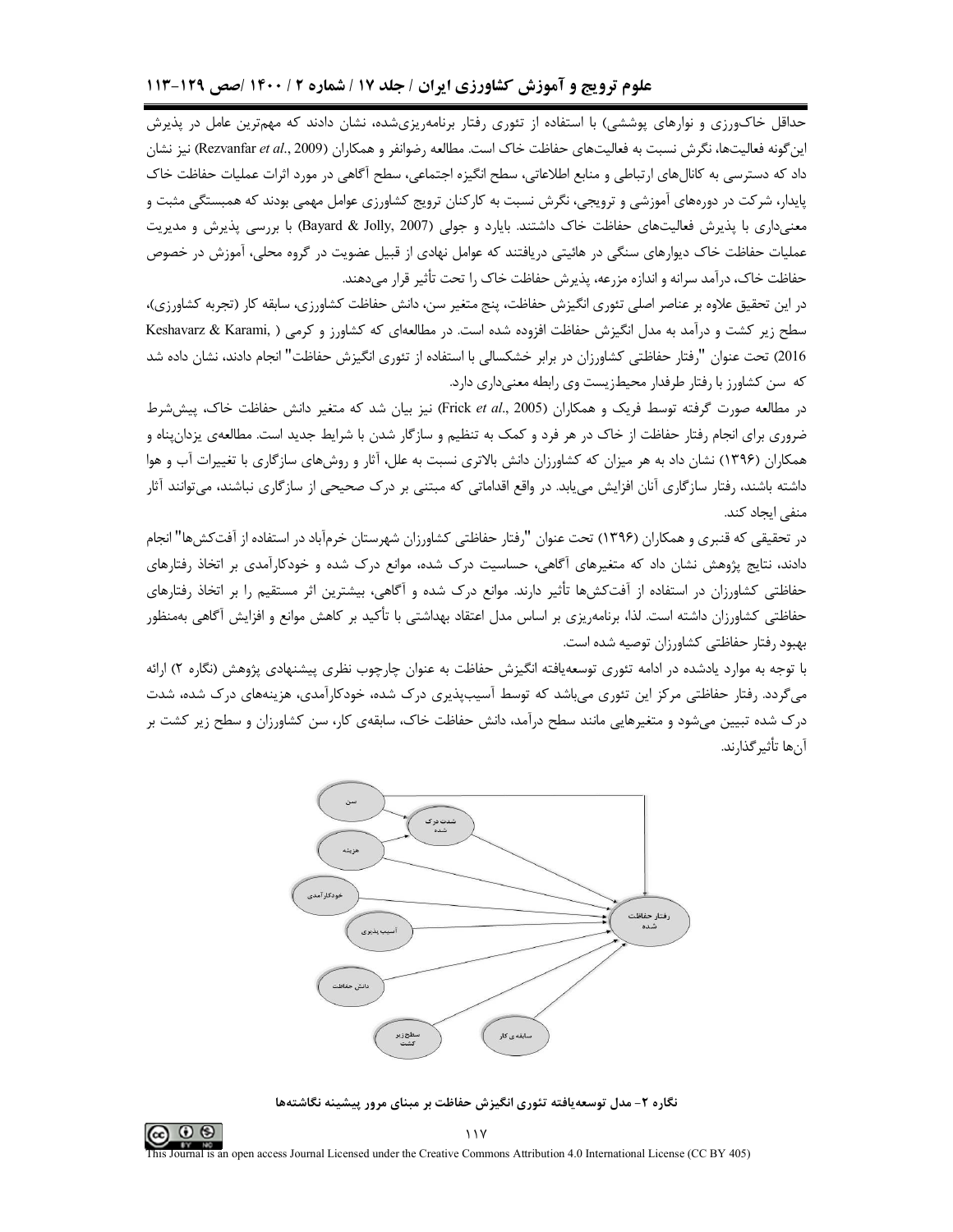# روش پژوهش

این پژوهش از نظر هدف از نوع پژوهشهای کاربردی، از نظر درجه و اهمیت و میزان کنترل متغیرها از نوع پژوهشهای ميداني، ازنظر گردآوري دادهها پيمايشي و از لحاظ شيوه تحليل دادهها از نوع توصيفي– همبستگي است. منطقه مورد مطالعه در این پژوهش دهستان دشتروم در شهرستان بویراحمد بود. دهستان دشت روم، منطقهای سردسیر است که در جنوب یاسوج با فاصله ۱۷ کیلومتری از مرکز استان و در مسیر جاده یاسوج - بابا میدان قرار دارد. جمعیت آن ۱۰۴۱۷ نفر است که از این تعداد جمعیت مردان ۵۲۷۶ نفر و جمعیت زنان ۵۱۴۱ نفر میباشد (مرکز آمار ایران، ۱۳۹۹). سطح زیر کشت این منطقه بالغ بر ۳۲۶۰/۳ هکتار است که بهصورت آبی و دیم زیر کشت میرود. میزان تولید کل محصولات سال زراعی (۹۹-۹۸) ۷۵۲۸/۰۳ تن میباشد که از این مقدار ۲۰۴/۸ هکتار آن جالیز است. این منطقه دارای خاک رسی- لومی، هوای خنک و دلپذیراست و در حال حاضر به کمربندی از باغات سیب، هلو، گلابی و غیره تبدیل گردیده است و یکی از مراکز اصلی کشاورزی استان کهگیلویه و بویراحمد بهحساب میآید. منبع اصلی معیشت ساکنین منطقه، کشاورزی است که رکن اصلی اقتصاد حوضه را تشکیل میدهد و شامل زراعت، باغداری و دامداری میشود. محصولات جالیزی این منطقه هندوانه، لوبیا، کدو، سبزیجات، خیار، گوجه، چغندر، کلزا و غیره میباشد. مطالعات پوشش گیاهی منطقه نشان میدهد که حوضه مورد نظر طی چندین سال بهرهبرداری نادرست از مراتع (بوته کنی، چرای زودرس، چرای مفرط) و خشکسالیهای دهههای اخیر، دچار تخریب پوشش گیاهی و به دنبال آن فرسایش خاک شده است (سازمان جهاد کشاورزی استان کهگیلویه و بویراحمد، ۱۳۹۹). جامعه آماری این تحقیق را کلیه جالیزکاران دشتروم شهرستان بویراحمد در استان کهگیلویه بویراحمد (۱۹۷-N) تشکیل میدهند که با استفاده از فرمول کوکران، حجم نمونه ۱۲۰ نفر تعیین شد. جهت انتخاب نمونههای تحقیق از روش نمونهگیری تصادفی ساده استفاده شد. ابزار گردآوری دادهها در این پژوهش پرسشنامه محقق ساخته بود. بهمنظور تدوین پرسشنامه، ابتدا مطالعات کتابخانهای پیرامون موضوع توسط پژوهشگران انجام و پرسشنامهای بر اساس موضوع پژوهش و مدل تئوری انگیزش حفاظت طراحی گردید. این پرسشنامه شامل دو بخش بود؛ بخش اول شامل سؤالات مربوط به ویژگیهای فردی و حرفهای کشاورزان (سن، سابقه کار و سطح زیر کشت)، بخش دوم سؤالات سازمهای مدل تئوری انگیزش حفاظت شامل رفتار حفاظت خاک (۱۵ گویه)، آسیب پذیری درک شده (۷ گویه)، شدت درک شده (۷ گویه)، خودکارآمدی (۴ گویه)، دانش حفاظت خاک (۱۰ گویه)، هزینه پاسخ (۴ گویه) در زمینه رفتارهای پیشگیریکننده از فرسایش خاک بود. امتیازگذاری سؤالات پرسشنامه بدین صورت بود که در قسمت دانش حفاظت خاک به جواب صحیح امتیاز یک و به جواب ناصحیح امتیاز صفر تعلق گرفت. برای سؤالات تئوری انگیزش حفاظت نیز از مقیاس پنج گزینهای طیف لیکرت استفاده شد و در قسمت رفتارهای حفاظتی نیز به رفتار صحیح در جهت پیشگیری از فرسایش خاک امتیاز یک و رفتار ناصحیح امتیاز صفر داده شد (جدول ۱). بهمنظور سنجش روایی صوری، پرسشنامه در اختیار متخصصان رشتههای ترویج کشاورزی و توسعه روستایی در دانشگاه یاسوج و جهاد کشاورزی استان کهگیلویه و بویراحمد قرار گرفت. پس از انجام اصلاحات لازم، روایی پرسشنامه تأیید شد. جهت پایایی از آزمون آلفای کرونباخ استفاده شد. مقدار ضرایب آلفای محاسبهشده برای متغیرهای بخشهای مختلف پرسشنامه بین ۱۶۵۰ تا ۰/۹۳ محاسبه شد که مبین اعتبار مناسب آن برای گردآوری داده است.

پس از تکمیل پرسشنامه، عملیات کدگذاری، استخراج اطلاعات و انتقال آنها به رایانه صورت پذیرفت. سپس، محاسبات آماری (توصیفی و استنباطی) با استفاده از نرمافزار SPSS انجام شد. بهمنظور تحلیل توصیفی از فراوانی، میانگین و انحراف معیار استفاده شد. در بخش استنباطی نیز از آزمون همبستگی و بهمنظور تعیین میزان تطبیق و پردازش دادههای پژوهش حاضر با مدل تئوری انگیزش حفاظت و بررسی چارچوب مفهومی تحقیق، از روش مدلسازی به روش حداقل مربعات جزئی با کاربرد نرمافزار Smart PLS استفاده گردید. در خصوص مدلسازی حداقل مربعات جزئی گفتنی است که این روش یک رهیافت آماری گسترده و جامع است که فرضیههایی در خصوص روابط بین متغیرهای نهفته را مورد آزمون قرار میدهد و برای بررسی تأثیر متغیرهای مستقل بر وابسته استفاده میشود. معیارهای برازش کلی مدل شامل نیکویی برازش (NFI) و (SRMR)، شاخص میانگین واریانس استخراجشده (AVE)، شاخص روایی ترکیبی (CR)، بار عاملی (VIF) هستند. در صورتی برازش مدل مورد بررسی رضایتبخش و قابلقبول است که مقدار NFI بیشتر از SRMR ،۰/۹ کمتر از (۰/۱، (AVE) و (VIF) بالاتر از ۰/۵ و روایی ترکیبی بالاتر از ۰/۷ باشد.

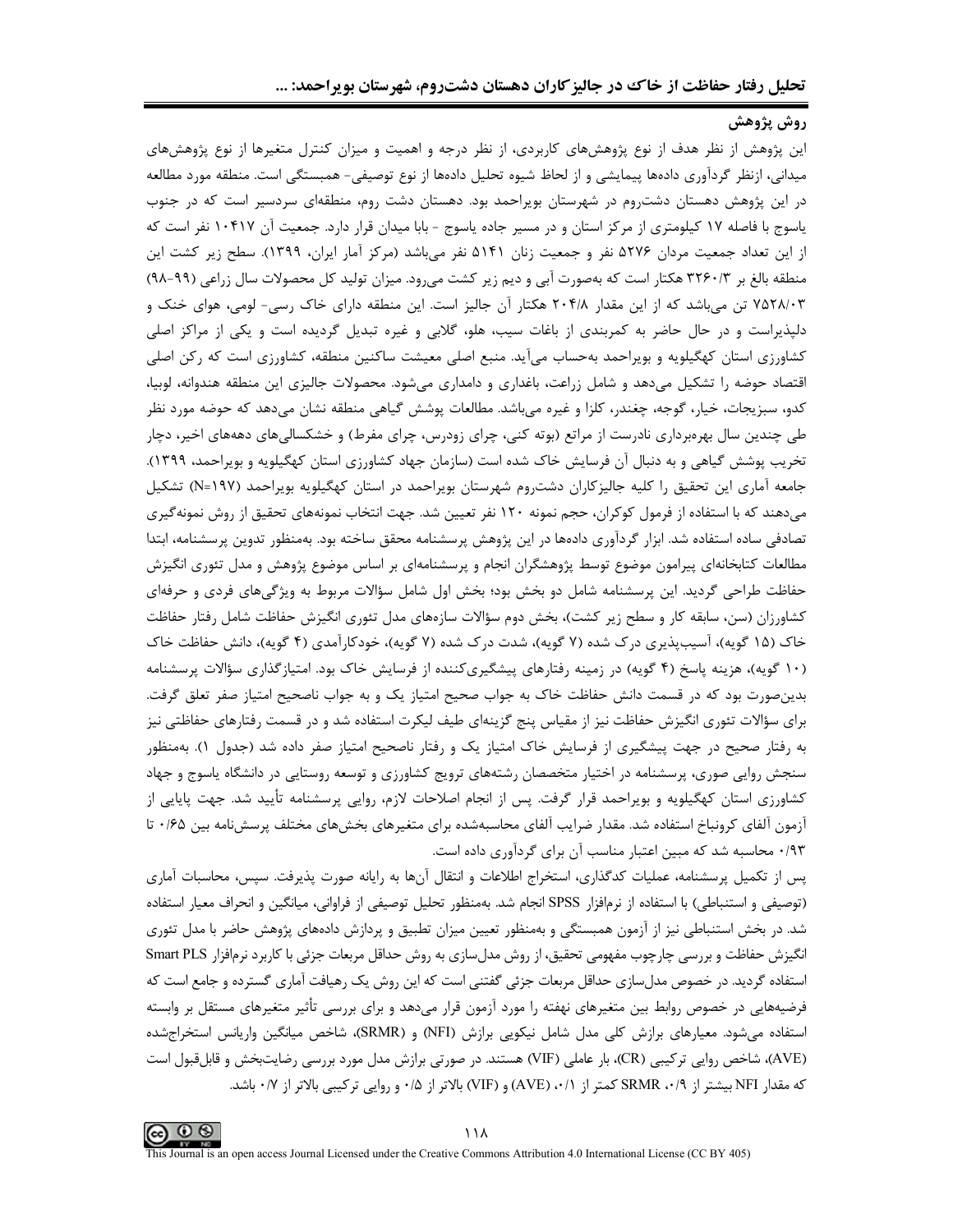| . טעני ש<br>پ                                                                                                                                  |
|------------------------------------------------------------------------------------------------------------------------------------------------|
| متغیرها و گویههای آن                                                                                                                           |
| <b>درک آسیبپذیری</b> : درک آسیبپذیری نشان دهنده حساسیت و تأثیر فرد نسبت به تهدید موجود است که با هفت گویه زیر در قالب طیف                      |
| لیکرت (خیلی کم=۱ تا خیلی زیاد=۵) مورد ارزیابی قرار گرفت (۵≠/۰=α):                                                                              |
| با فرسايش خاك، عملكرد مزرعه تحت تأثير قرار گرفته است (PV1)                                                                                     |
| عدم حفاظت از خاک حاصلخیزی مزرعه را کاهش داده است (PV2)                                                                                         |
| عدم توجه به حفاظت از خاک موجب تخریب خاک سطحی مزرعه شده است (PV3)                                                                               |
| عدم توجه به مدیریت خاک بر تخریب بافت خارک مزرعه مؤثر است (PV4)                                                                                 |
| رسوب گیری تأسیسات آبی مزرعه نتیجه نادیده گرفتن حفاظت خاک است (PV5)                                                                             |
| تخریب محیطزیست مزرعه ناشی از کم توجهی به حفاظت خاک است (PV6)                                                                                   |
| کاهش درآمد مزرعه نتیجه فرسایش و نابودی خاک است (PV7)                                                                                           |
| <b>شدت درک شده:</b> شدت درک شده به بزرگی تهدید اشاره دارد که افراد انتظار دارند در صورت تحقق تهدید به وقوع                                     |
| میپیوندد که با هفت گویه زیر در قالب طیف لیکرت (خیلی کم=۱ تا خیلی زیاد=۵) مورد ارزیابی قرار گرفت (۹۳=α):                                        |
| اگر از شخم عمیق استفاده شود، خاک مزرعه به شدت از بین خواهد رفت. (PS1)                                                                          |
| استفاده بیش از حد از کودهای شیمیایی عامل اصلی از بین رفتن خاک مزرعه است. (PS2)                                                                 |
| درختکاری در اطراف مزرعه برای جلوگیری از تخریب خاک بسیار ضروری است. (PS3)                                                                       |
| سوزاندن بقایای گیاهی به شدت خاک را نابود می کند. (PS4)                                                                                         |
| استفاده از تناوب زراعی برای جلوگیری از تخریب خاک لازم و ضروری است. (PS5)                                                                       |
| کشتهای فشرده به شدت خاک را تهی کرده است. (PS6)                                                                                                 |
| استفاده از زهکش برای جلوگیری از تخریب خاک، بسیار ضروری است. (PS7)                                                                              |
| <b>خودکار آمدی</b> : خودکارآمدی بر توانایی بالقوه و بالفعل فرد برای مقابله با تهدید یا انجام اقدامات اقدامات حفاظتی تأکید دارد که با چهار گویه |
| زیر در قالب طیف لیکرت (خیلی کم=۱ تا خیلی زیاد=۵) مورد ارزیابی قرار گرفت (۸۴→۵).                                                                |
| توانایی به کارگیری ادوات کم خاکورزی (SE1)                                                                                                      |
| توانایی استفاده از روشهای بیولوژیکی مبارزه با آفات (SE2)                                                                                       |
| توانایی اجرای تناوب زراعی به شکل صحیح (SE3)                                                                                                    |
| توانايي تفسير نتيجه آزمون خاک (SE4)                                                                                                            |
| ه <b>زینه پاسخ:</b> هزینههای پاسخ شامل هزینههای مالی، زمان، تلاش و هزینههای درک شده مربوط به اقدامات حفاظتی است که با چهار گویه زیر            |
| در قالب طيف ليكرت (خيلي كم=١ تا خيلي زياد=۵) مورد ارزيابي قرار گرفت (۵≠/٠=α)                                                                   |
| هزینههای مربوط به تسطیح خاک زمین کشاورزی (RC1)                                                                                                 |
| هزینههای انجام آزمایشهای خاک (RC2)                                                                                                             |
| هزینه ادواتی که برای حفاظت از خاک کشاورزی استفاده میشود (RC3)                                                                                  |
| هزینه تهیه کود دامی و آلی (RC4)                                                                                                                |
| <b>رفتار حفاظت خاک</b> : این متغیر اقدامات حفاظت از خاکی را که جالیزکاران بکار گرفتهاند و شامل ۱۵ اقدام (آیش، تناوب زراعی، نحوه شخم،           |
| کودپاشی، عملیات خاکورزی و غیره ) میباشد، به صورت سؤال بلی و خیر برای هر اقدام مورد سنجش قرار گرفت.                                             |
| <b>دانش حفاظت از خاک</b> : دانش حفاظت از خاک، میزان آگاهی و اطلاعات علمی فرد از روشها و عملیات حفاظت از خاک را در بر میگیرد که                 |
| با ۱۰ سؤال (آزمون) چهار گزینهای مورد پرسش قرار گرفت.                                                                                           |

#### جدول ١- متغيرهاي تحقيق و گويههاي آن با انضمام ضريب آلفاي كرونباخ

يافتهها و بحث

#### ویژگیهای جمعیت شناختی جالیز کاران مورد مطالعه

میانگین سنی پاسخگویان ۵۴/۰۵ سال و انحراف از معیار آن ۱۰/۵۸ سال بود. حداقل سن در میان جالیزکاران مورد مطالعه ۲۷ سال و حداکثر سن آنها ۷۰ سال میباشد. در این پژوهش ۱۱۵ نفر پاسخگویان مرد بودند. میانگین سابقه کشاورزی و کشت جالیز پاسخگویان در حدود ۳۰/۴۳ سال با انحراف معیار ۱۵/۴ بود که بیانگر تجربهی بالای افراد در زمینه کشاورزی میباشد. همچنین حداقل سابقه کشاورزی در میان پاسخگویان دو سال و حداکثر ۶۰ سال بود. میانگین بُعد خانوار پاسخگویان ۵/۲۲ نفر با



This Journal is an open access Journal Licensed under the Creative Commons Attribution 4.0 International License (CC BY 405)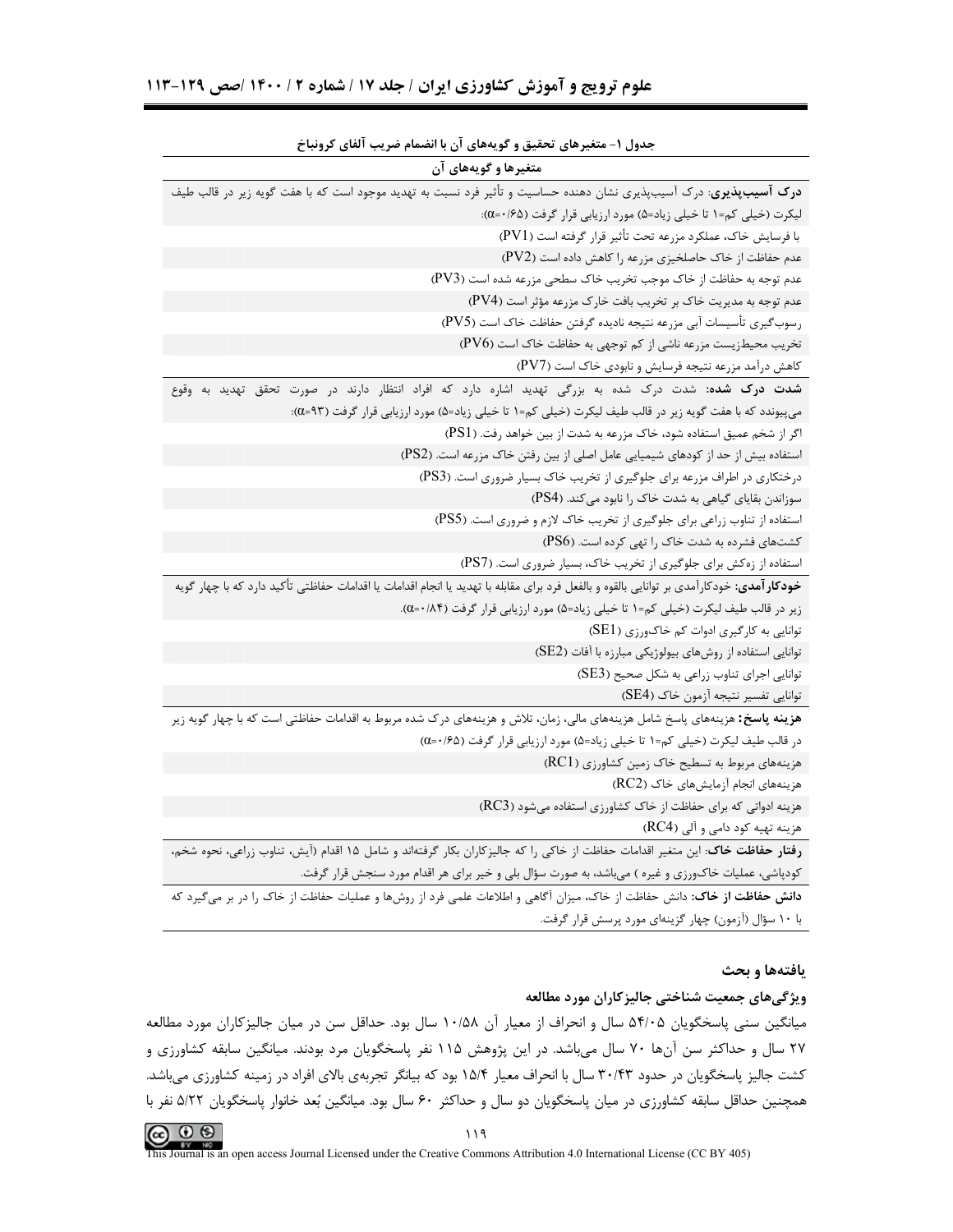انحراف معیار ۱/۸۷ به دست آمد. ۴۱ نفر (۳۴/۲ درصد) دارای سطح زیر کشت کمتر از ۳ هکتار، ۵۳ نفر (۴۴/۲ درصد) سطح زیر کشت ۳ تا ۶ هکتار داشتند و ۲۱ نفر (۱۷/۵ درصد) از جالیزکاران دارای سطح زیر کشت ۶ تا ۹ هکتار و ۵ نفر (۴/۲ درصد) از پاسخگویان بیش از ۹ هکتار بودند. یافتههای توصیفی پژوهش بهصورت خلاصه در جدول ۲ ارائه شده است.

| انحراف معيار | ميانگين                       | درصد فراوانی             | فراواني       | سطوح             | متغيرها                  |
|--------------|-------------------------------|--------------------------|---------------|------------------|--------------------------|
| 1.44         | $\Delta f / \cdot \Delta$     |                          |               |                  | سن (سال)                 |
|              |                               | $f/\tau$                 | ۵             | زن               |                          |
|              |                               | $90/\lambda$             | ۱۱۵           | مر د             | حنست                     |
| 1898.        | $Y \cdot \lambda Y Y$         |                          |               |                  | درآمد سالانه (هزار ريال) |
| 10/F         | $\mathbf{r} \cdot \mathbf{r}$ |                          |               |                  | سابقه كشاورزي (سال)      |
|              |                               | Tf/T                     | ۴١            | کمتر از ۳ هکتار  |                          |
| .7170        | 1/91                          | FF/7                     | $\Delta \tau$ | ۳ تا ۶ هکتا,     |                          |
|              |                               | $1Y/\Delta$              | ٢١            | ۶ تا ۹ هکتا,     | مساحت زیر کشت (هکتار)    |
|              |                               | $\frac{1}{4}$            | ۵             | بیشتر از ۹ هکتار |                          |
|              |                               | <b>TAILF</b>             | ٣١            | فاقد تحصىلات     |                          |
| .7987        | 1/91                          | $\Delta\lambda/\tau\tau$ | γ٠            | ديپلم            | میزان تحصیلات (سال)      |
|              |                               | $1\Delta/\Lambda\tau$    | ۱۹            | ليسانس           |                          |

جدول ۲- توزیع فراوانی برحسب ویژگی های جمعیت شناختی جالیز کاران دشت روم (۱۲۰=n)

بررسي وضعيت متغيرهاي تحقيق

در جدول ۳، خلاصهای از آمار توصیفی متغیرهای تئوری انگیزش حفاظت نشان داده شده است. همان گونه در جدول ۳ مشاهده می شود، رفتار حفاظتی خاک با عدد ۹/۴۶ (در دامنه صفر تا ۱۵) در وضعیت متوسطی قرار دارد و این نتیجه حاکی از آن است که جالیزکاران منطقه آن گونه که باید اصول حفاظت از خاک را رعایت نمی کنند. میانگین متغیرهای هزینه درک شده در رابطه با حفاظت از خاک در حد بالایی میباشد، درحالی که متغیرهای آسیبپذیری درک شده، شدت درک شده و خودکارآمدی در حد مناسبی است و میانگین متغیر دانش حفاظت از خاک در حد متوسط میباشد. این امر نشان میدهد پاسخگویان کنترل کامل و بالایی بر رفتار حفاظتی خاک ندارند.

نتايج بهدستآمده از پژوهش در خصوص تحليل رفتار حفاظت از خاک جاليزكاران دشتروم با استفاده از مدل توسعهيافته تئوري انگیزش حفاظت نشان میدهد که بیشترین رفتار حفاظتی خاک (۸۸/۳ درصد) مربوط به گویه شخم زدن بقایای گیاهی است که در خصوص رفتار حفاظت از خاک، ضریب تغییرات (۲۶۴۰) , ا به خود اختصاص داده است و بعد از آن استفاده از کشت نواری (۸۶/۷ درصد) قرار دارد. کمترین رفتار حفاظت خاک (۹۰/۸ درصد) مربوط به استفاده از کمپوست در مزرعه است.

| دول ۳- آمار توصیفی متغیرهای تحقیق |  |  |
|-----------------------------------|--|--|
|                                   |  |  |

| انحراف معيار    | ْمْبَانگىن | متغيرها            |
|-----------------|------------|--------------------|
| Y/Y             | 9/59       | رفتار حفاظتى       |
| $\cdot/\lambda$ | ۳/۵۲       | آسیبپذیری درک شده  |
| ۱۳۶             | ۳/۹۲       | شدت درک شده        |
| .14V            | ۲/۳۰       | خودکارآمدی درک شده |
| .14.            | ۴۱۳۷       | هزینههای درک شده   |
| ۱۱۶۴            | ۵۱۴۵       | دانش حفاظت خاک     |

t دامنه متغیر رفتار حفاظت خاک (صفر تا ۱۵)، دامنه متغیرهای آسیبپذیری

و هزينه در ک شده (کاملاً مخالفم=١ تا کاملاً موافقم=۵)، دامنه متغير دانش حفاظت خاک

(صفر تا ۱۰)، دامنه متغیر شدت و خودکارآمدی درک شده (خیلی کم=۱ تا خیلی زیاد=۵).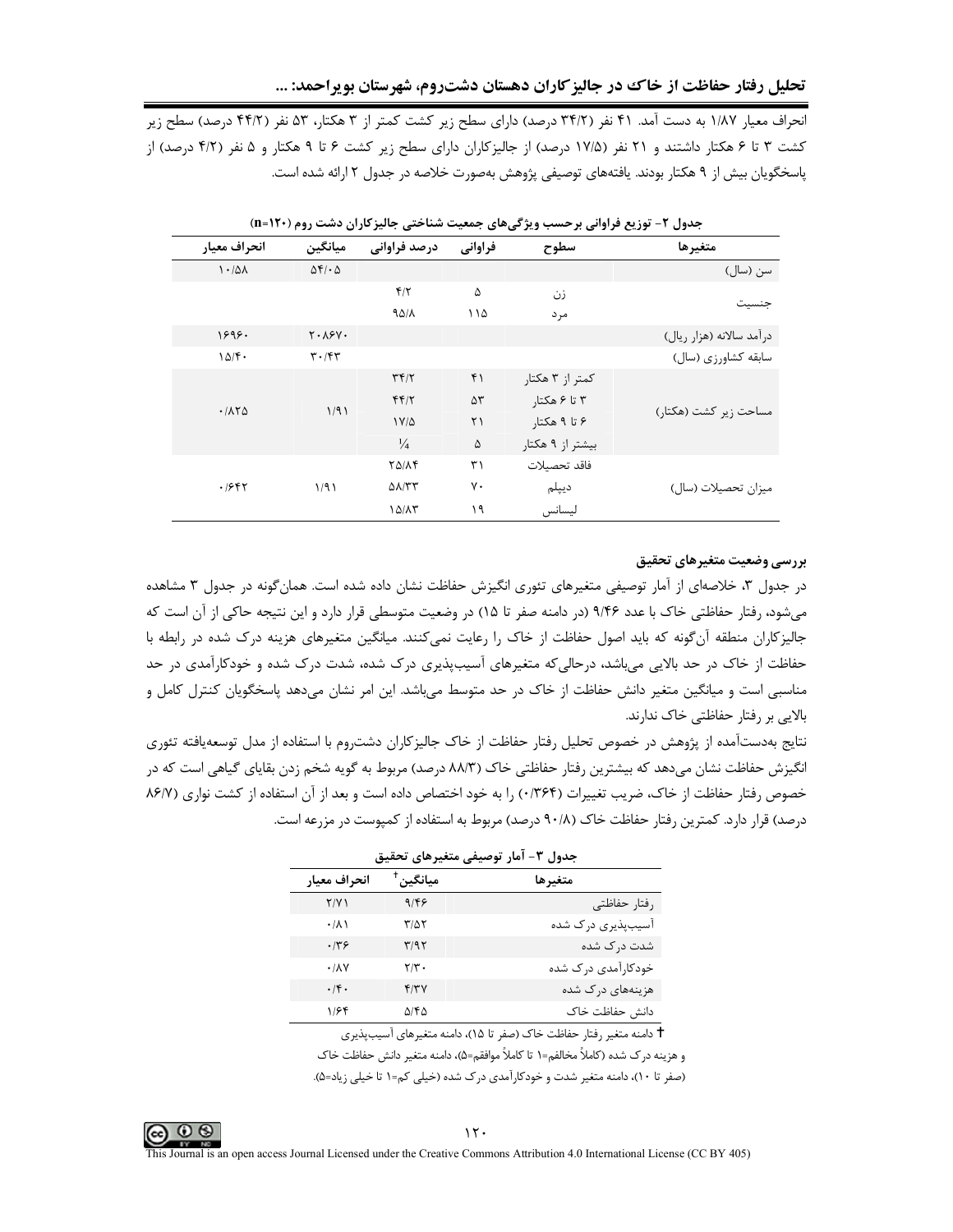متغیر آسیبپذیری درک شده مدل توسعهیافته تئوری انگیزش حفاظت با استفاده از طیف لیکرت (کاملاً مخالفم تا کاملاً موافقم) مورد ارزیابی قرارگرفته است. مطابق جدول ۲، میانگین آن ۳/۵۲ است و این نشان دهنده این مطلب است که یاسخگویان آسیبیذیری خود در مقابل فرسایش خاک را در حد قابل قبولی درک نموده و تحت تأثیر آن قرار گرفتهاند. طبق این پژوهش، بیشترین آسیبپذیری درک شده مربوط به گویه "رعایت کردن دوره آیش" با ضریب تغییرات (۱۲۳۰) است و کمترین آسیبپذیری درک شده مربوط به گویه "درختکاری اطراف مزرعه" با ضریب تغییرات (۱۲۹۳۰) می باشد.

متغیر شدت درک شده تئوری انگیزش حفاظت در قالب شش گویه با دامنه تغییرات (خیلی کم تا خیلی زیاد) مطرح شد. طبق نتایج حاصل شده در این زمینه، گویه " آسیبپذیری محیطزیست اطراف مزرعه در اثر فرسایش خاک" با ضریب تغییرات (۲۴۲/۰) بیشترین شدت درک شده و گویه "گل و لای شدن تأسیسات آبی مزرعه" کمترین شدت درک شده را به خود اختصاص دادند.

متغیر خودکارآمدی تئوری انگیزش حفاظت با استفاده از طیف لیکرت (خیلی کم تا خیلی زیاد) مورد ارزیابی قرار گرفت. با توجه به جدول ۳، کمترین مقدار میانگین (۲/۳۰) نسبت به سایر متغیرها را به خود اختصاص داده است. این یافته حاکی از آن است که کشاورزان مورد مطالعه در خصوص فرسایش خاک بر توانمندیها و ظرفیتهای خود در جلوگیری از فرسایش خاک و بهبود آن باور ندارند. در نتیجه پاسخگویان باید آموزشهای تئوری و عملی لازم را ببیند. در این متغیر گویه "آشنایی کامل با نحوه استفاده از کودهای مختلف"با ضریب تغییرات (۰/۴۱۸) بیشترین مقدار و گویه "توانایی تفسیر نتیجه آزمون خاک" با ضریب تغییرات (۱۶۵۲) کمترین مقدار خودکارآمدی را دارا است.

#### مدل اندازهگیری

برای محاسبه نیکویی برازش مدل از شاخص NFI و SRMR استفاده شد. مقادیر NFI و SRMR به ترتیب باید بالای ۰/۹ و زیر ۰/۱ باشد. برای این منظور، مقادیر شاخص NFI و SRMR، به ترتیب ۰/۹۴ و ۰/۰۴ به دست آمدهاست. مقادیر نشاندهنده نیکویی برازش مدل هستند و همانطور که قابل مشاهده است، مقادیر مذکور از میزان قابل قبولی برخوردار بودند. سرانجام مدل نهایی رفتار حفاظت از خاک جالیزکاران به صورت نگاره ۳ تدوین شد. جهت تدوین مدل و بررسی از رهیافت، حداقل مربعات جزئی استفاده شد. بر اساس این رهیافت مدل اندازهگیری و مدل ساختاری جهت سنجش پایایی و روایی متغیرهای تحقیق، روابط بین سازههای درون;ا و برون;ا و معنے داری اثرات مورد ارزیابی قرار می گیرد. برای ارزیابی مدل اندازهگیری و تأييد روايي و پايايي، مدل انعكاسي در نرمافزار Smart-PLS طراحي شد. جهت برآورد شاخصهاي اين مرحله، الگوريتم حداقل مربعات جزئی به اجرا درآمد. پس از اجرای مدل، نتایج حاصل برای روایی همگرا که شامل روایی ترکیبی، بارهای عاملی سازهها و AVE است مورد بررسی و مقایسه قرار گرفت.

بر اساس نتایج، سازههای موجود در مدل، مقادیر قابل قبولی از پارامترها را نشان دادند (جدول ۴). بهگونهای که در آن بارهای عاملی مقادیری بالاتر از ۰/۵ (نگاره ۳)، مقادیر AVE بالاتر از ۰/۵ و مقادیر مربوط به روایی ترکیبی نیز بالاتر از ۰/۷ (جدول ۴) می,باشد. در این مدل، یک گویه از آسیبپذیری درک شده (PV6)، دو گویه از هزینه ادراکشده (RC1, RC2)، پنج گویه از گویههای شدت درک شده (PS3,PS4,PS5,PS6,PS7) از مدل به علت بار عاملی کمتر از ۰/۴ حذف شد. بنا بر اعتقاد محققان اگر مقادیر پارامترهای مذکور در حد قابل قبولی باشد، سازهها روایی همگرای مناسبی خواهند داشت.

پس از تأیید روایی همگرا، نوبت به بررسی مقادیر روایی تفکیکی یا تشخیصی سازهها میرسد. نتایج روایی خصیصه تک ارزشی به خصیصه چند ارزشی که نوع دیگر از روایی افتراقی است (HTMT) نیز حاکی از آن است که سازههای تحقیق هیچگونه همگرایی با یکدیگر ندارند. مقادیر نباید از ۰/۹ بیشتر باشد که در این جدول تمامی مقادیر زیر ۰/۹ هستند.

بررسی هم خطی، یکی دیگر از اقدامات لازم برای تأیید مدل و متغیرهای آن است. هم خطی بر اساس معیار VIF صورت میگیرد که مقدار آن باید از ۴ کمتر باشد. در خصوص متغیرهای پژوهش نیز نشان داده شد که هیچیک از متغیرها با یکدیگر هم خطی ندارند. دلیل این ادعا در جدول ۶ آورده شده است. نظر به اینکه مقادیر تمامی متغیرها کمتر از ۴ هستند، بنابراین میتوان این مقدار از هم خطی را منطقی و قابلقبول دانست و نیازی به اصلاح مدل نخواهد بود.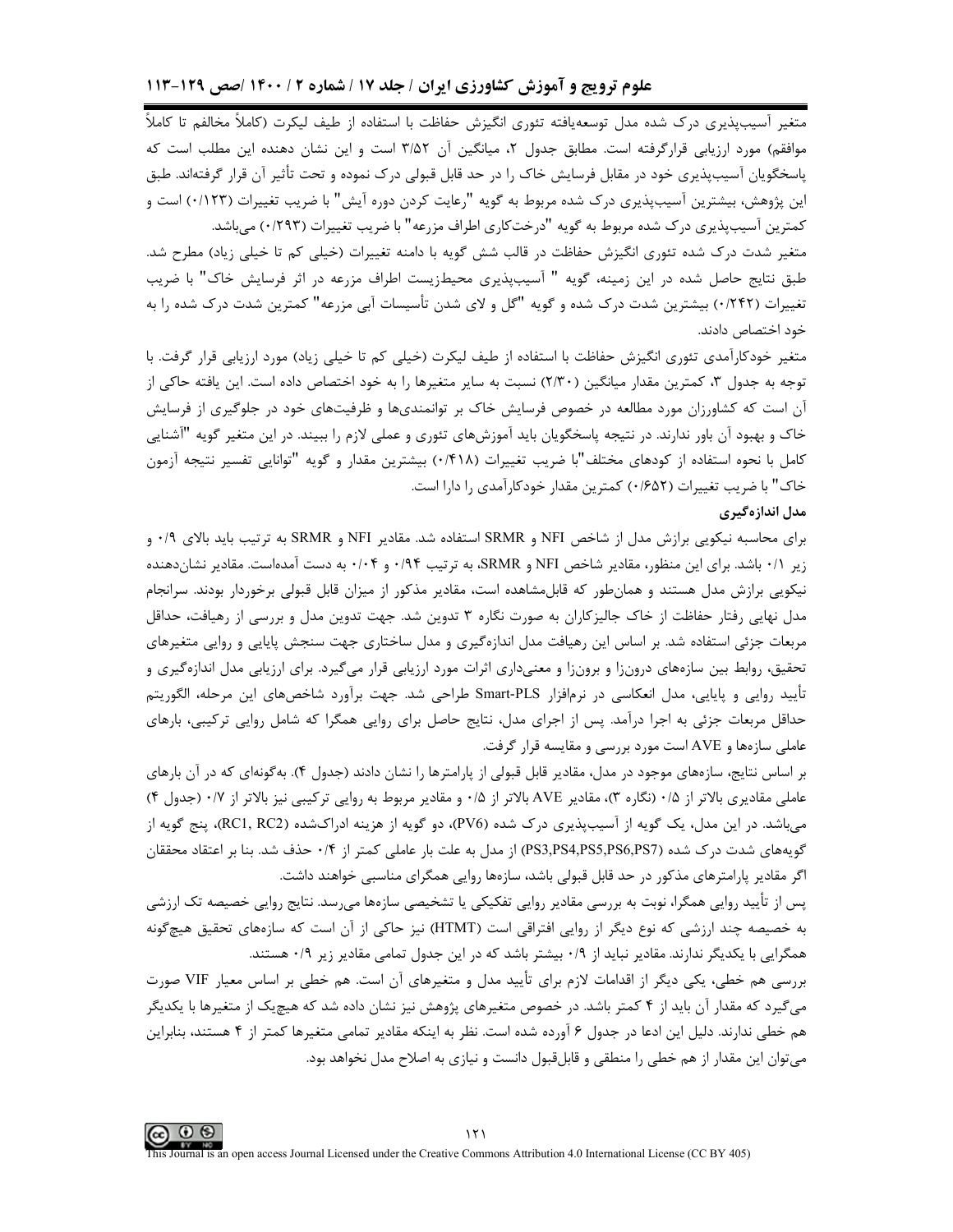

\* مسیرهای برجسته در سطح ۰/۰۵ معنیدار است. نگاره ۳- بارهای عاملی و ضرایب مسیر در مدل رفتار حفاظت خاک

|              |                                        | <sub>"</sub> ر ب رہی رسی ب<br>-- |
|--------------|----------------------------------------|----------------------------------|
| روایی ترکیبی | بار عاملی                              | گويه                             |
|              | $\cdot$ / $\lambda$ $\Delta$ $\lambda$ | آسیبپذیری درک شده (PV1)          |
|              | $\cdot$ / $\lambda\lambda$ Y           | آسیبپذیری درک شده (PV2)          |
|              | $\cdot$ / $\lambda$ $\Delta$ $\lambda$ | آسیبپذیری درک شده (PV3)          |
|              | $\cdot$ / $\lambda$ $\Delta$ $\lambda$ | آسیبپذیری درک شده (PV4)          |
|              | .7899                                  | آسیبپذیری درک شده (PV5)          |
|              | .7199                                  | آسیبپذیری درک شده (PV7)          |
|              | .198Y                                  | هزینه درک شده (RC3)              |
|              | $\cdot/\lambda$ \ Y                    | هزینه درک شده (RC4)              |
|              | .1991                                  | کارآمدی (SE1)                    |
|              | $\cdot/\lambda$ \ $\Delta$             | کارآمدی (SE2)                    |
| .714         | .719                                   | كارآمدى (SE3)                    |
|              | .789                                   | کا, آمدی (SE4)                   |
|              | $\cdot$ /۶ \                           | كارآمدى (SE5)                    |
|              | ۱۹۶۵.                                  | شدت درک شده (PS1)                |
|              | $\cdot$ /۴۸۷                           | شدت د <sub>ر</sub> ک شده (PS2)   |
|              | .7979<br>.711<br>$\cdot$ /Y \ Y        |                                  |

| جدول ۴- میزان روایی ترکیبی، AVE سازههای مدل پژوهش |  |  |
|---------------------------------------------------|--|--|
|---------------------------------------------------|--|--|

 $^{\dagger}$ یک گویه از آسیبپذیری درک شده (PV6)، دو گویه از هزینــه ادراکشـده (RC1, RC2)، ۵ گویــه از گویــههـای شـدت درک شـده ( ,PS3 pS4,PS5,PS6,PS7) از مدل به علت بار عاملی کمتر از ۰/۴ حذف شد.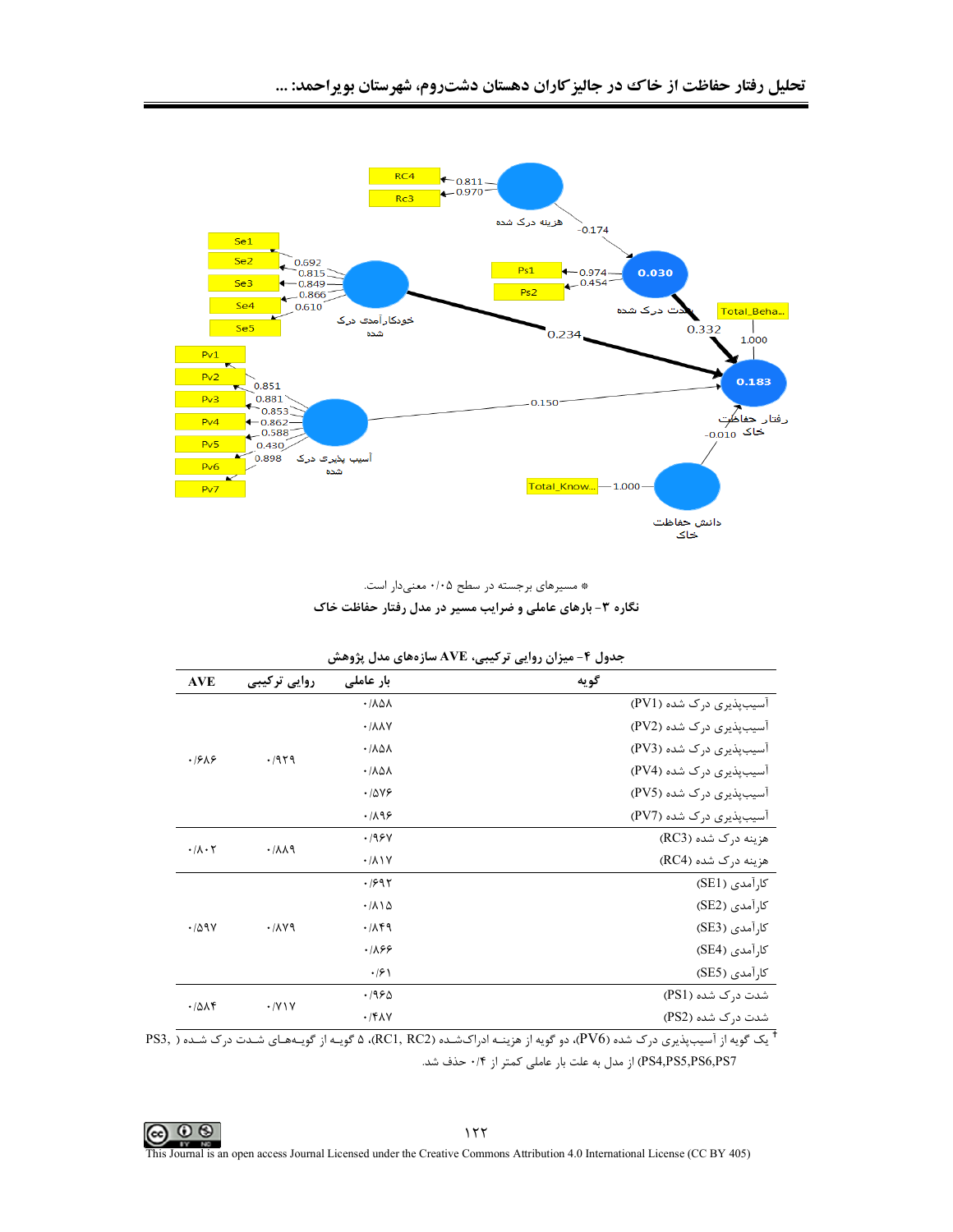| X9 | <b>X8</b>                             | X7    | <b>X6</b>            | X <sub>5</sub>                     | <b>X4</b>           | X3                  | X <sub>2</sub>       | X1              |                               |
|----|---------------------------------------|-------|----------------------|------------------------------------|---------------------|---------------------|----------------------|-----------------|-------------------------------|
|    |                                       |       |                      |                                    |                     |                     |                      |                 | آسیبپذیری درک شده (X1)        |
|    |                                       |       |                      |                                    |                     |                     |                      | $\cdot$ /٣٣ $)$ | خودکارآمدی (X2)               |
|    |                                       |       |                      |                                    |                     |                     | $\cdot$ /۲۴۳         | $\cdot$ /۳۸۳    | دانش حفاظتی (X3)              |
|    |                                       |       |                      |                                    |                     | $\cdot$ / $\cdot$ Y | .11Y                 | $\cdot$ /۱۲۲    | رفتار حفاظتی (X4)             |
|    |                                       |       |                      |                                    | $\cdot$ / $\cdot$ 9 | $\cdot$ /٣١         | $\cdot$ / $\wedge$ ۳ | .7779           | $(X5)$ سابقه                  |
|    |                                       |       |                      | .1991                              | .1.98               | .497                | .77                  | .755            | $(X6)$ سن                     |
|    |                                       |       | .77V                 | $\cdot/\cdot 7$                    | $\cdot$ /٣٣         | .77AT               | .755                 | .71Y1           | شدت د <sub>ر</sub> ک شده (X7) |
|    |                                       | .77.5 | $\cdot/\cdot \wedge$ | $\cdot$ / $\cdot$ Y $\Delta$       | $\cdot/\cdot$ Y     | .798                | $\cdot/11$           | $.117\lambda$   | مساحت اراضي (X8)              |
|    | $\cdot$ / $\cdot$ $\wedge$ $\uparrow$ | .7810 | .1.99                | $\cdot$ / $\cdot$ $\wedge$ $\circ$ | .7157               | .780                | .7711                | $\cdot$ /٢      | هزینه درک شده (X9)            |

جدول ۶– بررسے هم خطے سازہھای مدل

| شدت درک شده | رفتار حفاظتي  |                   |
|-------------|---------------|-------------------|
|             | 1/177         | اسیبپذیری درک شده |
|             | 1/1.7         | خود کارآمدی       |
|             | $1/T1\Lambda$ | دانش حفاظتى       |
|             |               | , فتا, حفاظتے ِ   |
|             | 1/191         | سائقه             |
|             |               | سن                |
|             | 1/4           | شدت درک شده       |
|             | 1/156         | مساحت اراضى       |
|             |               | هزینه در ک شده    |

## تحليل مسير مدل

ارزیابی اثرات از طریق مقایسه مقادیر ضرایب تعیین (مجذور همبستگی چندگانه R<sup>2</sup>) و ضرایب مسیر انجام گرفت. بهطور کلی سازههای موجود در مدل حدود ۱۸ درصد از واریانس ساماندهی ترویج را تبیین میکنند. همانگونه که از نتایج برمیآید، بیشترین درصد تبیین مربوط به متغیر شدت درک شده (ضریب مسیر= ۰/۳۳۲) و خودکارآمدی درک شده (ضریب مسیر=۰/۲۴۲) است یعنی این دو شاخص تأثیر بالاتری بر رفتار حفاظت خاک دارند. این در حالی است که شاخصهای دانش حفاظت خاک، هزینه درک شده و سابقه کشاورزی اثر منفی بر رفتار حفاظت خاک جالیزکاران از خود بروز دادهاند؛ اما جهت بررسی معنیداری ضرایب مسیر از تکنیک بوت استرپینگ استفاده شد که نتایج در قالب جدول ۷ (شامل مقادیر t) آورده شده است. این نتیجه با یافتههای شرفی پور و احمدوند (۱۳۹۸)، یزدان پناه و همکاران (۱۳۹۶) همخوانی دارد. خودکارآمدی، باور فرد در رابطه با تواناییهایش در راستای انجام رفتارهای سازگارانه می باشد. بهعبارتدیگر، هر چه فرد فکر کند که در انجام اقدامهای سازگاری خودکارآمد است در نتیجه انجام رفتار سازگاری وی بهبود می بابد. به منظور آگاهسازی کشاورزان در رابطه با روشهای سازگاری و به ویژه تسهیل در انجام اقدامهای سازگارانه با فرسایش خاک و تغییرپذیریهای آب و هوایی، برگزاری کلاسهای آموزشی مرتبط با رفتارهای سازگاری در زمینه سهولت انجام فعالیتها و راهبردهای مؤثر سازگاری از سوی جهاد کشاورزی و مراکز وابسته به آن پیشنهاد می شود.

همانگونه که در جدول ۷ مشاهده میگردد، تنها اثرات مستقیم متغیرهای «شدت درک شده» و «خودکارآمدی» معنیدار شدهاند. در همین راستا بیشترین مقدار t مربوط بهشدت درک شده میباشد.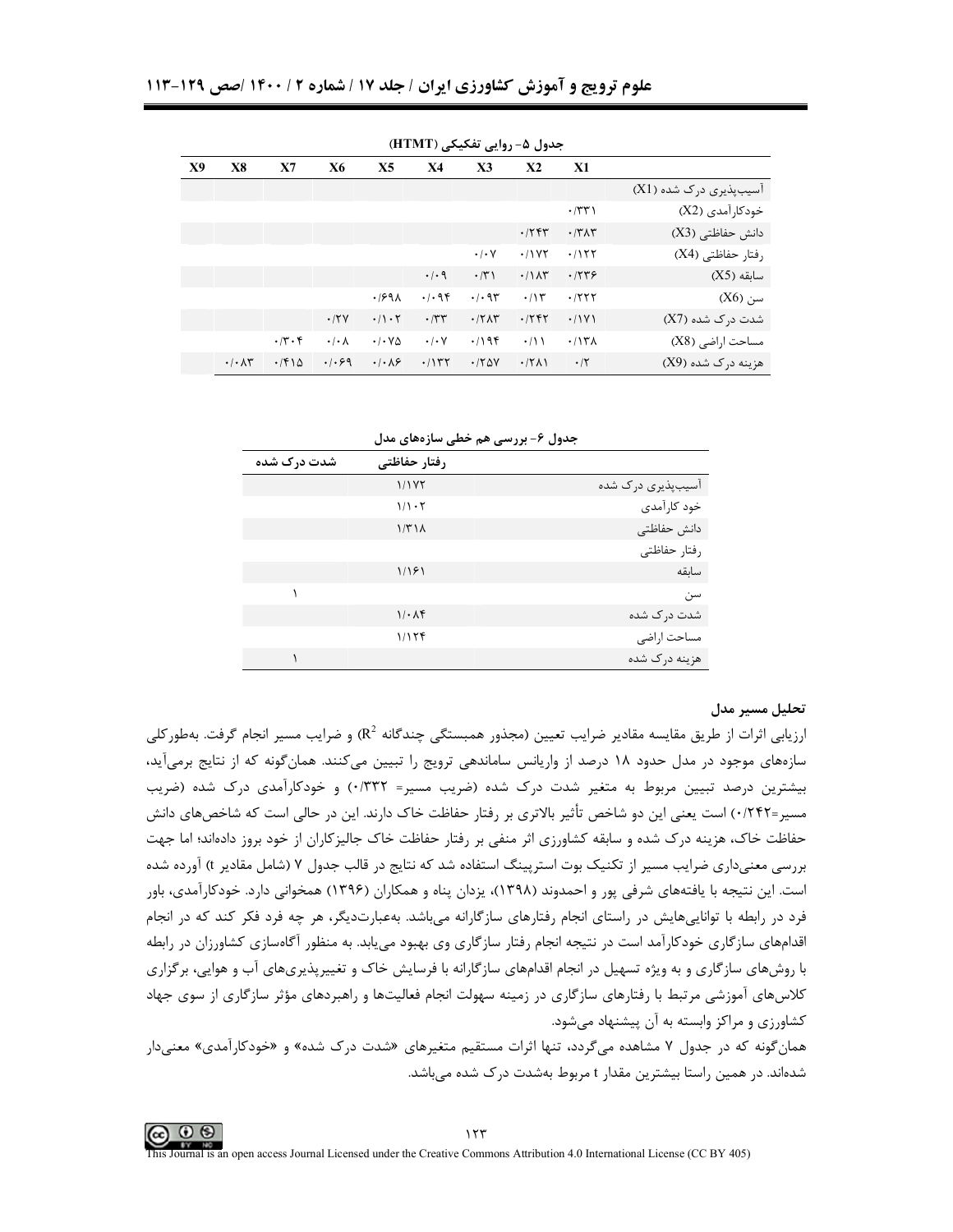ارزیابی اثرات بین سازمها از طریق مقایسه مقادیر ضرایب تعیین و ضرایب مسیر انجام گرفت. بهطورکلی سازمهای موجود حدود ۱۸ درصد از تغییرات واریانس متغیر وابسته (رفتار حفاظت از خاک) را تبیین میکنند. بیشترین درصد تبیین مربوط به سازه شدت درک شده با مقدار ۰/۰۳۹ میباشد. در همین حال کشاورزانی که مزرعهشان فرسایش خاک بیشتر داشت، از شدت حساسیت بالاتری برخوردار بودند. به علاوه، با افزایش مدت زمان فرسایش خاک چون جالیزکاران خود به بعضی مشکلات فرسایش خاک دچار میشوند، احتمال درگیر شدن خود را به سایر عوارض نیز بیشتر درک میکنند. این نتیجه با یافتههای کرانی و همکاران (۱۳۹۳) همسو و با یافتههای یزدانپناه و همکاران (۱۳۹۶) ناهمسو است.

| مسير ها                                                                                                                                                                                                                          | ضريب مسير                              | t-value                     | Sig.                                 |
|----------------------------------------------------------------------------------------------------------------------------------------------------------------------------------------------------------------------------------|----------------------------------------|-----------------------------|--------------------------------------|
| أسيبپذيري درک شده -> رفتار حفاظتي                                                                                                                                                                                                | .7157                                  | $1/\Delta$ TY               | .7777                                |
| خودکارآمدی -> رفتار حفاظتي                                                                                                                                                                                                       | .755                                   | Y/190                       | $\cdot$ / $\cdot$ $\Delta \Lambda^*$ |
| دانش حفاظت خاک -> رفتار حفاظتي                                                                                                                                                                                                   | $- \cdot \mid \cdot \cdot \mathcal{S}$ | $\cdot$ / $\cdot$ YF        | .7904                                |
| سابقه كشاورزي -> رفتار حفاظتي                                                                                                                                                                                                    | $-1.00$                                | .779                        | .7049                                |
| سن -> شدت درک شده -> رفتار حفاظتي                                                                                                                                                                                                | $\cdot/\cdot\tau$                      | .7009                       | .70YY                                |
| سن -> شدت درک شده                                                                                                                                                                                                                | $\cdot/\cdot$ 94                       | $1/\cdot$ $f\Lambda$        | .790                                 |
| شدت درک شده -> رفتار حفاظتی                                                                                                                                                                                                      | .7777                                  | $Y/\cdot Y9$                | $\cdot/\cdot$ fr*                    |
| مساحت اراضي -> رفتار حفاظتي                                                                                                                                                                                                      | $\cdot/\cdot$ ٣٣                       | $\cdot/\gamma \cdot f$      | .751                                 |
| هزینه درک شده -> شدت درک شده ->رفتار حفاظتی                                                                                                                                                                                      | $- \cdot / \cdot \Delta V$             | $1/\Upsilon \cdot \Upsilon$ | .777                                 |
| هزینه درک شده -> شدت درک شده                                                                                                                                                                                                     | $-1$                                   | 1/۳۴۸                       | .11YA                                |
| $\mathbf{r}$ , and the set of the set of the set of the set of the set of the set of the set of the set of the set of the set of the set of the set of the set of the set of the set of the set of the set of the set of the set |                                        |                             |                                      |

جدول ۷- ضرایب مسیر و مقادیر t برای مدل رفتار حفاظتی خاک

\* معناداری در سطح ۰/۰۵

### نتیجهگیری و پیشنهادها

یکی از مهمترین مسائل کشاورزی، تخریب خاک است که باعث به هم خوردن تعادل زیستمحیطی و از بین رفتن شرایط مساعد زندگی بهخصوص در مناطق خشک و نیمهخشک گردیده است. فرسایش خاک اثرات متعددی بر کاهش نفوذپذیری خاک، کاهش حاصلخیزی، کاهش سطح زیر کشت، افت کیفیت منابع، از بین رفتن تنوع زیستی و حیات زیستگاهها و نهایتاً ساختار اجتماعی و اقتصادی جوامع دارد (شاهرودی و همکاران، ۱۳۸۶). ترکیب فرآیندهای زیستمحیطی و اجتماعی، شامل برداشت بی رویه از منابع آبهای زیرزمینی، رها کردن اراضی، بهرهبرداری بی رویه از اراضی کشاورزی، همراه با برخی شرایط منطقهای و جغرافیایی، بهعنوان مهم ترین عوامل مؤثر در تخریب خاک و توسعه فرسایش خاک شناساییشدهاند (پزشکی راد و همكاران، ١٣٨٧).

مسئلهی اصلی جامعهی جهانی چگونگی مقابله با چالش های زیستمحیطی ازجمله پدیدهی تخریب خاک است؛ بنابراین، لزوم توجه و استفادهی مناسب از منابع خاک و آب امری مهم و ضروری است. امروزه، تغییرات طبیعی خاک بسیار کم ولی دگرگونیهای ناشی از فعالیتهای انسان شدید و بهطور عمده منفی و غیرقابل کنترل است (کرانی و همکاران، ۱۳۹۳). حفاظت خاک می تواند یک سرمایهگذاری برای حفظ و بهبود ظرفیت تولیدی خاک در آینده باشد. با توجه به اهمیت کشاورزان بهعنوان منابع انسانی بخش کشاورزی و اهمیت دانش، رفتار و بینش آنها در دستیابی به شیوههای حفاظت خاک، در این پژوهش سعی شده که به بررسی رفتار حفاظت از خاک جالیز کاران پرداخته شود.

نتایج بررسی میزان پذیرش فعالیتهای رفتار حفاظت خاک جالیزکاران نشان داد که فعالیتهایی مثل تناوب زراعی، استفاده از بذرهای بوجاری و ضدعفونی شده، برگرداندن بقایای گیاهی به خاک همراه با شخم زمین، استفاده از کود حیوانی، آیش گذاشتن زمین و استفاده از حداقل شخم اغلب اوقات یا همیشه مورد استفاده کشاورزان و جالیزکاران در سطح دهستان میباشد؛ اما فعالیتهای حفاظتی مثل کاشت گیاهان خانواده بقولات، استفاده علمی از کودهای شیمیایی، استفاده از خاکورزی مرکب و کاربرد دستگاههای ترکیبی کودکار و بذرکار بهندرت مورداستفاده بسیاری از کشاورزان میباشد که این

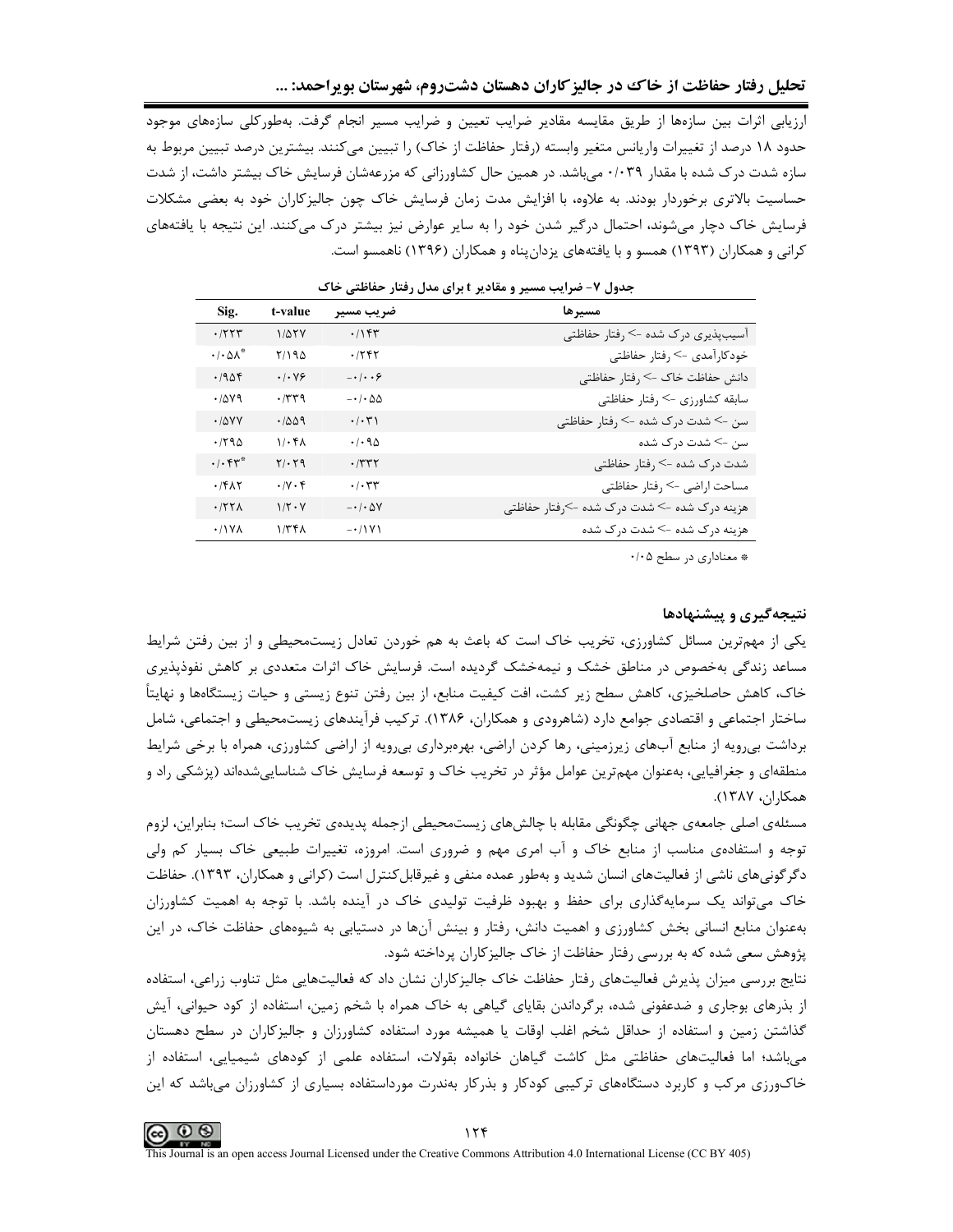مهم لزوم توجه جدی به این موارد را متذکر میشود. این یافته توصیفی حاکی از آن است که تکنولوژیها و روشهای نوین حفاظت از خاک در بین جالیزکاران منطقه مورد مطالعه گسترش مطلوبی نداشتهاست. یافتههای واترز و همکاران ( Wauters et al., 2010) در این خصوص نیز نشان دادند که کشاورزان از تکنولوژیهای حفاظت از خاک استفاده کمی دارند.

تحلیل رفتار و سازههای مؤثر بر آن در قالب تئوریهای رفتاری بسیار مطلوب خواهد بود. از این رو، تئوریهای رفتاری مختلفی تدوینشدهاند که تئوری انگیزش حفاظت ازجمله پرکاربردترین آنها است. در این پژوهش نیز تئوری ذکرشده بهعنوان چارچوب نظری پژوهش مورد استفاده قرار گرفت. یافتههای تحقیق به طور کلی نشان داد تئوری انگیزش حفاظت می تواند به درک رفتار حفاظت از خاک کشاورزان کمک شایانی نماید. این مهم در یافتههای کشاورز و کرمی ( & Keshavarz Karami, 2016) نیز مورد تأیید قرار گرفته است. نتایج پژوهش نشان داد که رابطه معنیداری بین متغیر خود کارآمدی و رفتار حفاظت از خاک توسط جالیزکاران وجود دارد. به عبارتی، جالیزکارانی که به خودکارآمدی و تواناییهای خود اذعان و آگاهی داشتند، رفتارهای حفاظت از خاک مناسبتری از خود نشان دادند. یزدان پناه و همکاران (۱۳۹۷) و کشاورز و کرمی (۲۰۱۶) در پژوهشهای خود به اهمیت این متغیر اشاره داشته و نشان دادند که خودکارآمدی نقش مهمی در تبیین رفتار کشاورزان بر عهده دارد. علاوه بر این موگبی و همکاران (Mugabi *et al.*, 2010) و هو و همکاران (Ho *et al.*, 2015) نیز در تحقیق خود به رابطه مثبت این متغیر با رفتار اشارهکردهاند. این بدین معناست که جالیزکارانی که از سطح توانایی بالایی برخوردار بودهاند، رفتار حفاظت خاک مطلوبتری داشتهاند.

خودکارآمدی جنبههای مختلف و متفاوت فیزیکی (مادی) و روانی (معنوی) را در بر دارد (Tefera and Sterk, 2003). در خودکارآمدی فیزیکی، فراهمی سرمایههای فیزیکی، مالی و منابع مورد توجه است. حمایتهای مادی، دسترسی به وام و اعتبارات و پول موجب ارتقاء خودکارآمدی فیزیکی و توانمندی در کشاورزان میگردد (قربانی و همکاران، ۱۳۸۵). از این رو، جنبههای اقتصادی حفاظت از خاک نقش مهمی در ایجاد انگیزه برای مشارکت کشاورزان و زارعین ایفا میکند. به نظر می سد دخالت و حمایت دولت در ایجاد انگیزههای مثبت برای حفاظت از خاک ضرورتی اجتنابiاپذیر است (قربانی و کهن سال، ۱۳۹۰). لذا، متولیان امر باید از ترجیحات کشاورزان در مورد روشهای ایجاد انگیزه مثبت و در نهایت خودکارآمدی فیزیکی برای حفاظت از خاک آگاه باشند.

بُعد دوم خودکارآمدی، جنبه روحی و روانی آن است. خودباوری، اطمینان از خود و اتکای به تواناییها و قابلیتهای خود در بروز رفتار مساعد، بسیار حائز اهمیت است. برای انجام اقدامات حفاظت از خاک لازم است کشاورزان به توانمندیها و ظرفیتهای خودباور داشته باشند. خودباوری و اعتقاد به خود لازمه خودکار آمدی معنوی است (قنبری و همکاران، ۱۳۹۶).

یافتههای تحقیق همچنین نشان داد متغیر "شدت درک شده" با "رفتار حفاظت خاک" رابطه مثبت و معنیداری دارد و این متغیر بهطور قابلتوجهی بر رفتار حفاظت از خاک جالیزکاران تأثیر داشته است. کرمی و کشاورزی (۱۳۹۴)، قنبری و همکاران (۱۳۹۶) و کشاورز و کرمی (Karami & Keshavarz, 2016) نیز در مطالعات خود نشان دادند، شدت درک شده تأثیر بسزایی در رفتارهای زیستمحیطی کشاورزان داشته است. شدت تخریب محیطی نتیجه استفاده ناپایدار از منابع آب و خاک را افزایش میدهند. درنتیجه، افرادی که بیشتر شدت آسیب فرسایش و تخریب خاک رو درک کرده باشند، رفتارها و اقدامات حفاظت خاک را در مزرعه خود بیشتر اجرا میکنند.

همچنین دانش حفاظت خاک با پذیرش رفتارهای حفاظت خاک رابطه منفی و معنیداری نشان داد. این در حالی است که مطالعات فریک و همکاران (Frick *et al.,* 2005) و یزدانپناه و همکاران (۱۳۹۶) حاکی از رابطه مثبت دانش با رفتار حفاظتی است. این یافته نشان میدهد که هر چه جالیزکاران همکاری و تعامل کمتری داشته باشند و به یکدیگر در کارهای زراعی کمتر کمک کنند و دانستههای خود را در اختیار یکدیگر قرار ندهند، پذیرش رفتارهای حفاظت خاک کمتر می شود.

با توجه به یافتههای تحقیق حاضر می¤وان پیشنهادهای زیر را در راستای توسعه رفتارهای حفاظت از خاک در بین جالیزکاران ارائه نمود:

۱- یافتههای تحقیق و مشاهدات میدانی محققان حاکی از آن است که انجام برخی از اقدامات حفاظت خاک نظیر کاشت گیاهان خانواده بقولات، استفاده علمی از کودهای شیمیایی، استفاده از خاکورزی مرکب و کاربرد دستگاههای ترکیبی کودکار

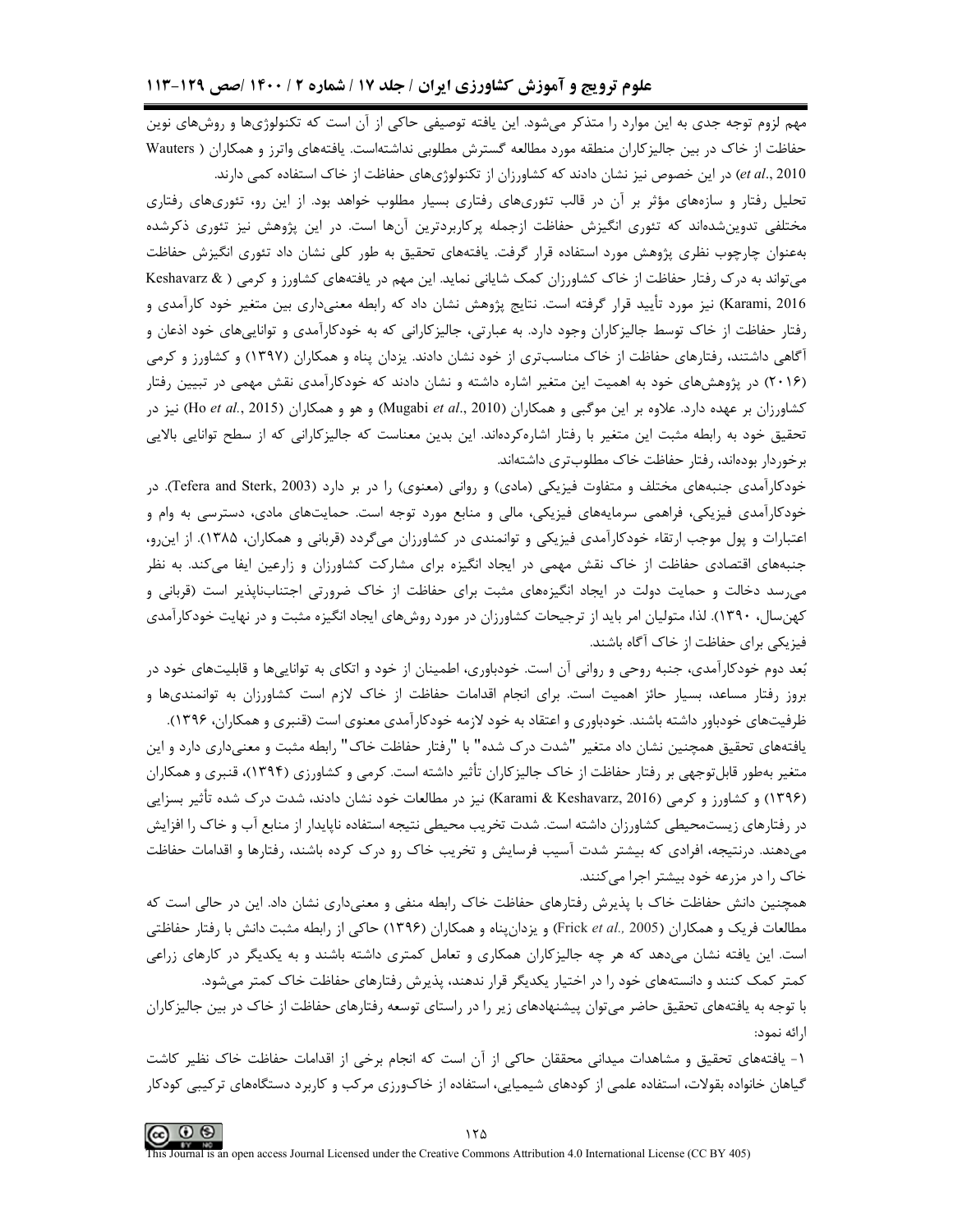تحلیل رفتار حفاظت از خاک در جالیز کاران دهستان دشتروم، شهرستان بویراحمد: ...

و بذرکار در بین جالیزکاران مورد مطالعه مغفول مانده است. لذا، انجام فعالیتها و برنامههای آموزشی و ترویجی در خصوص پذیرش و استفاده از روشهایی مطلوب خاکورزی مورد تأکید است.

۲- با توجه به یافتههای پژوهش حاضر مبنی بر تأثیر خودکارآمدی بر انجام رفتارهای حفاظتی توسط جالیز کاران، لازم است به دو جنبه فیزیکی و معنوی خودکارآمدی توجه شود. در بُعد فیزیکی، تقویت بنیه مالی جالیز کاران و حمایتهای دولت از طریق تخصیص وام و اعتبارات برای انجام اقدامات حفاظت خاک لازم و ضروری است و در جنبه معنوی نیز توانمندسازی و ظرفیتسازی جالیزکاران و توسعه آموزشهای خودکنترلی و خودباوری توصیه میشود. آموزشهای رفتار حفاظتی باید بهگونهای صورت گیرد که از یکطرف جالیزکاران با استفاده از سرمشقها و مدلها (تجارب جانشینی) همچون جالیزکاران نمونه و تجارب موفق مستقیم به این باور برسند که آنها توانایی انجام این فعالیت را دارند (انتظار کارآمدی) که در این صورت، رفتار حفاظت شده بالاترى از خود نشان خواهند داد.

۳- یافتهها همچنین نشان داد «شدت درک شده» بر رفتار حفاظت از خاک مؤثر است. لذا، پیشنهاد می شود با برگزاری کلاسهای آموزشی و ترویجی و تهیه بروشورهای ترویجی و توزیع آن در بین جالیزکاران، تبعات و پیامدهای ناگوار تخریب و فرسایش خاک به آنها نشان داده شود و دغدغه حفاظت از خاک در بین آنها تقویت گردد.

۴- با توجه به نتایج، دانش حفاظت از خاک جالیزکاران در حد مطلوبی قرار ندارد. درنتیجه پیشنهاد میشود، با استفاده از آموزشهای توجیهی در راستای حفاظت خاک دانش جالیزکاران نسبت به اعمال فناوریهای جدید حفاظت خاک را افزایش داد.

# منابع

- اطهری، ز.، و صدیقی، ح. (۱۳۹۵). عوامل تأثیرگذار بر ادراک کشاورزان شهرستان کرمانشاه از مدیریت خاک زراعی. *فصلنامه* آموزش محیطزیست و توسعه پایدار، دوره۵، شماره ۱، صص ۷۹-۶۸.
- بیات، ن.، رستگار، ا.، و عزیزی، ف. (۱۳۹۰). حفاظت محیط زیست و مدیریت منابع خاک روستایی در ایران. *فصلنامه* برنامه ریزی منطقهای، دوره ۱، شماره ۲، صص ۷۸-۶۳.
- بیژنی، م.، و غزانی، ع. (۱۳۹۶). کاربرد نگرشهای زیست محیطی در تحلیل رفتار زیست محیط گرایانه کشاورزان به منظور حفاظت از خاک (مورد مطالعه: کشاورزان شالیکار بخش مرکزی شهرستان ساری). *مجله تحقیقات اقتصاد و توسعه* کشاورزی /یران، دوره ۲، شماره ۰، صص ۹۱-۸۱.
- پزشکی راد، غ.، اطهری، ز.، عباسی، ع.، و علی بیگی، ا. (۱۳۸۷). چالشهای فرآوری مدیریت حوزههای آبخیز کشور با بهره گیری از فن دلفی. *پژوهشنامه مدیریت حوزه آبخیز*، دوره ۸، شماره۱۵، صص ۲۷۹- ۲۶۸.
- تقدیسی، ا.، و بسحاق، م. (۱۳۸۹). چالشهای کشاورزی و تأثیر آن بر جمعیت روستایی با تأکید بر تغییرات سطح زیر کشت (مطالعه موردي: دهستان سيلا خور شرقي- شهرستان ازنا). *مجله پژوهشهاي روستايي*، دوره ١، شماره ٢، صص ١٤١-١٣٧.
- حقجو، م.، حیاتی، ب.، و مؤمنی، د. (۱۳۹۳). شناسایی عوامل مؤثر بر پذیرش رفتار حفاظت خاک توسط برخی از کشاورزان دیم در ایران. *مجله علوم و تکنولوژی کشاورزی*، دوره۱۶، شماره۲، صص ۹۶۷-۹۵۷.
- حیدری ساربان، و. (۱۳۹۲). تحلیل عوامل موثر بر مهارت کشاورزان در مدیریت خاک زراعی: مطالعه موردی استان اردبیل. *پژوهش های روستایی،* دوره ۴، شماره ۱، صص ۲۱۸-۱۹۸.
	- روحانی، ب. (۱۳۹۲). حفاظت خاک در قوانین ایران. *مجله دانش غذا و کشاورزی*. دوره۱۱، شماره۰۰۴، صص ۲۲-۲۳.
- سازمان جهاد کشاورزی استان کهگیلویه و بویراحمد. (۱۳۹۹). سالنامه آماری کشاورزی استان ک.ب . قابل دسترس در آدرس اينترنتي: </http://www.agriis.ir/doc/
- شاهرودی، ع. ا.، چیذری، م.، بقایی، م.، و کریمی، ا. (۱۳۸۶). مهارت کشاورزان چغندرکار در زمینه شیوههای مدیریت پایدار خاک زراعی: مطالعه موردی استان خراسان رضو*ی. اقتصاد کشاورزی (ویژه نامه)*، دوره ۱، شماره ۳، صص ۳۷۷-۳۶۱.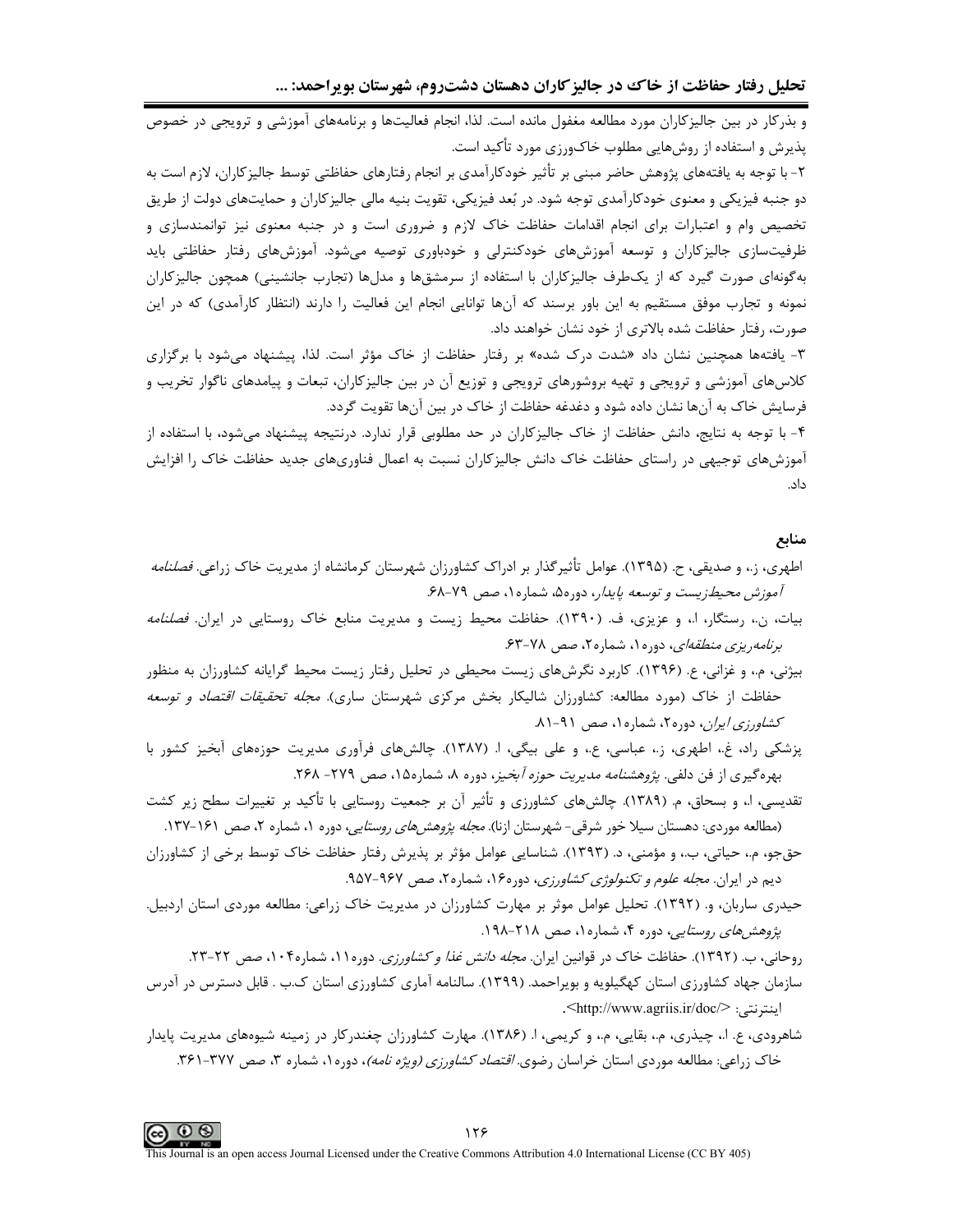علوم ترویج و آموزش کشاورزی ایران / جلد ۱۷ / شماره ۲ / ۱۴۰۰ /صص ۱۲۹-۱۱۳

- شرفی پور، ل.، و احمدوند، م. (۱۳۹۸). تعیین کنندههای رفتار حفاظت از آب گندم کاران شهرستان اُرزوئیه با استفاده از تئوري انگيزش حفاظت. *نشريه علمي پژوهشي مهندسي آبياري و آب ايران*، دوره ۱۰، شماره ۳۸، صص ۱۸۱-۱۲۲.
- شیری، ن. ا.، هاشمی، س. م.، میرک زاده، ع. ا.، و اسحاقی، س. ر. (۱۳۹۲). عوامل مؤثر بهکارگیری عملیات حفاظت خاک از سوی کشاورزان استان ایلام*. مجله تحقیقات اقتصاد و توسعه کشاورزی ایران*، دوره ۴۴، شماره ۲، صص ۳۰۸-۲۹۷.
- صالحی، س.، چیذری، م.، صدیقی، ح.، و بیژنی، م. (۱۳۹۶). تأثیر باورهای زیست محیطی بر رفتار پایدار کشاورزان استان فارس در بهره برداری از منابع آب زیرزمینی. *مجله علوم ترویج و آموزش کشاورزی ایران*، دوره ۱۳، شماره ۱، صص ۱۹۳–۱۷۵.
- عاقلبي کهنه شهري، ل.، و صادقي، ح. (۱۳۸۴). برآورد آثار اقتصادي خاک در ايران*. پژوهش هاي رشد و توسعه يايدار* (پژوهشهای اقتصادی)، دوره ۵، شماره ۱۵، صص ۱۰۰-۸۷.
- عزيزي خالخيلي، ط.، بخشي جهرمي، آ.، و بيژني م. (١٣٩٠). رفتار حفاظت خاک کشاورزان: نقش رسانههاي ارتباطي و اطلاعات. *مجله علوم ترويج و آموزش كشاورزي ايران*، دوره۷، شماره۲، صص ۶۱-۵۱.

فرهمند، م.، شکوهی فر ک.، و سیار خلج، ح. (۱۳۹۳). بررسی عوامل اجتماعی مؤثر بر رفتارهای زیستمحیطی (مورد مطالعه شهروندان شهر یزد). *مطالعات جامعهشناختی شهری (مطالعات شهری)،* دوره۴، شماره۱۰، صص ۲۱-۱.

- فعلی، س.، عثمانپور، م.، و میرزایی، آ. (۱۳۹۲). تأثیر خدمات ترویجی بر دانش استفاده از تکنولوژی فناوریهای حفاظت خاک به وسیله کشاورزان شهرستان مریوان. *مجله پژوهشهای ترویج و آموزش کشاورزی*، دوره ۶، شماره ۱، صص ۵۸-۴۷.
- قربانی، م.، و کهنسال، م.، ر (۱۳۹۰). عوامل تأثیرگذار بر تمایل به مشارکت کشاورزان گندم کار در برنامه پارانه سبز برای پذیرش و به کارگیری عملیات حفاظتی خاک (مطالعه موردی استان خراسان رضوی). *اقتصاد و توسعه کشاورزی (علوم و* صنایع کشاورزی)، جلد۲۴، شماره ۱، صص ۷۱-۵۹.
- قربانی، م.، کوچکی، ع. ر.، لکزیان، ا.، کهنسال، م.، ر. شاهنوسی، ن. تبرایی، م.، و ترشیزی، م. (۱۳۸۵). بررسی عوامل مؤثر بر سرمایهگذاری کشاورزان استان خراسان رضوی در حفاظت خاک. طرح پژوهشی دانشگاه فردوسی مشهد.
- قربانی، م.، و حسینی، ص. (۱۳۸۰). مدیریت حفاظت اراضی گندم دیم با تأکید بر دانش بومی در ایران. *علوم و صنایع* كشاورزي، دوره۱۶، شماره۱، صص ۱۹۲-۱۸۱.
- قنبری، ر.، شاکرمی، ج.، سپهوند، ف.، و اسدپوریان، ز. (۱۳۹۶). تحلیل رفتار حفاظتی کشاورزان شهرستان خرم آباد در استفاده از آفت کشها: کاربرد الگوی اعتقاد بهداشتی. *تحقیقات اقتصاد و توسعه کشاورزی ایران،* دوره ۴۹، شماره۱، صص  $.151 - 155$
- کرانی، ز.، شیری، ن. ا.، و صالحی، ل. (۱۳۹۳). نگرش کشاورزان استان کرمانشاه به عملیات حفاظت خاک. *مجله تحقیقات* اقتصاد و توسعه کشاورزی ایران، دوره ۴۵، شماره ۱، صص ۱۵۴-۱۴۳.
- کرمی، ع.، و کشاورز، م. (۱۳۹۴). ابعاد حفاظت از منابع طبیعی. *مجله علوم ترویج و آموزش کشاورزی ایران*، دوره ۱۱، شماره ۲، صص ۱۲۰–۱۰۱.
	- مرکز آمار ایران. (۱۳۹۹). فرسایش خاک در ایران. قابل دسترسی در آدرس اینترنتی: <http://www.amar.org.ir/english>
- نصیری، م.، نجفی نژاد، ع.، دریجانی، ع.، و سعدالدین، ا. (۱۳۹۳). ارزیابی عوامل اقتصادی-اجتماعی مؤثر بر به کارگیری عملیات تراس بندی با استفاده از الگوی لاجیت ( مطالعه موردی، حوزه آبخیز چمانی، استان گلستان). *پژوهشهای* حفاظت آب و خاک، دوره ۱۱، شماره۱۸، صص ۲۲۴-۲۰۹.
- نوراله نوري وندي، آ.، آجيلي، ع. ا.، چيذري، م.، و بيژني، م. (١٣٩٠). مقايسه الگوي پذيرش فناوري هاي حفاظت خاک در استان خوزستان*، مجله علوم ترويج و آموزش كشاورزي ايران*، دوره ۷، شماره ۲، صص ۳۳-۲۱.
- یزدان پناه، م.، آزادی، ی.، فروزانی، م.، و محمودی، ح. (۱۳۹۶). ارزیابی رفتار سازگاری گندمکاران دیم شهرستان کرمانشاه در رویارویی با تغییر پذیری آب و هوایی: کاربرد تئوری انگیزه حفاظت. *مجله کشاورزی بوم شناختی،* دوره ۷، شماره۲، صص  $.98 - 1.9$

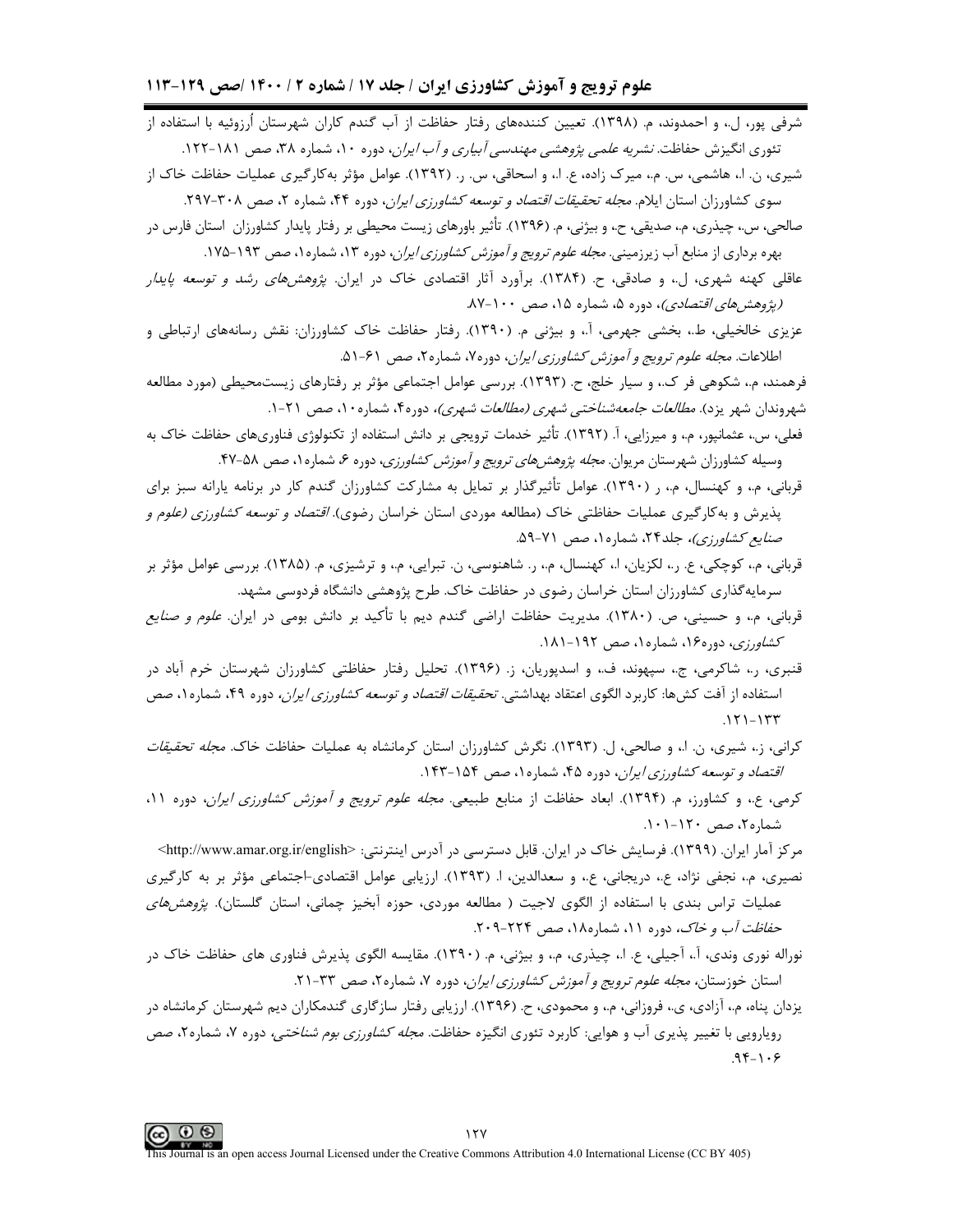Bayard, B., and Jolly, C. (2007). Environmental behavior structure and socio-economic conditions of hillside farmers: A multiple-group structural equation modeling approach. *Ecological Economics*, 62(3), 433-440.

Bekele, W., and Drake L. (2003). Soil and water conservation decision behavior of subsistence farmers in the eastern highlands of ethiopia: A case study of the Hunde-Lafto area. *Ecological Economics*, 46(3), 437-451.

Bockarjova, M., and Steg, L. (2014). Can protection motivation theory predict pro-environmental behavior? Explaining the adoption of electric vehicles in the Netherlands. *Global Environmental Change*, 28(4), 276-288.

Ervin C. A., and Ervin, E. D. (1982). Factors affecting the use of soil conservation practices: Hypothesis, evidence and policy. *Land Economics*, 58(3), 277-292.

- Frick, W. F., Reynolds, D. S., and Kunz, T. H. (2005). Influence of climate and reproductive timing on demography of little brown myotis Myotis lucifugus. Journal of Animal Ecology, 79(1), 128-136.
- Grothmann, T., and Patt, A. (2005). Adaptive capacity and human cognition: the process of individual adaptation to climate change. Global Environmental Change, 15(3), 199-213.
- Haer, T., Botzen, W. W., and Aerts, J. C. (2016). The effectiveness of flood risk communication strategies and the influence of social networks—Insights from an agent-based model. *Environmental Science*  $\&$ Policy, 60(2), 44-52.
- Ho, S. S., Liao, Y., and Rosenthal, S. (2015). Applying the theory of planned behavior and media dependency theory: Predictors of public pro-environmental behavioral intentions in Singapore. Environmental Communication, 9(1), 77-99.
- Karrer, S. L. (2012). Swiss farmers' perception of and response to climate change Ph.D. Dissertation ETH Zurich, Zurich, Switzerland
- Keshavarz, M., and Karami, E. (2016). Farmers' pro-environmental behavior under drought: Application of protection motivation theory. Journal of Arid Environments, 127, 128-136.
- Kim, S., Jeong, S. H., and Hwang, Y. (2013). Predictors of pro-environmental behaviors of American and Korean students: The application of the theory of reasoned action and protection motivation theory. Science Communication, 35(2), 168-188.
- Le Dang, H., Li, E., Nuberg, I., and Bruwer, J. (2014). Farmers' assessments of private adaptive measures to climate change and influential factors: A study in the Mekong Delta, Vietnam. Natural Hazards, 71(1), 385-401.
- Li, X. G., and Wei, X. (2011). Soil erosion analysis of human influence on the controlled basin system of check dams in small watersheds of the Loess Plateau, China. Expert Systems with Applications, 38(4), 4228-4233.
- Mobley, C. (2015). What matters when explaining environmentalism at the watershed level: Who you are, where you live, what you see, or what you perceive? *Environment and Behavior*, 48(9), 1148-1147.
- Mugabi, J., Kayaga, S., Smout, I., and Njiru, C. (2010). Determinants of customer decisions to pay utility water bills promptly. Water Policy, 12(2), 220-236.
- Rezvanfar, A., Samiee, A., and Faham, E. (2009). Analysis of factors affecting adoption of sustainable soil conservation practices among wheat growers. World Applied Sciences Journal, 6(5), 644-651.
- Tapsuwan, S., and Rongrongmuang, W. (2015). Climate change perception of the dive tourism industry in Koh Tao Island, Thailand. Journal of Outdoor Recreation and Tourism, 11, 58-63.
- Tatek Belay, T. (2014). Perception of farmers on soil erosion and conservation. International Journal of Environmental Protection and Policy, 2(6), 224-229.
- Tefera, B., and Sterk, G. (2010). Land management, erosion problems and soil and water conservation in Fincha'a watershed, western Ethiopia. Land Use Policy, 27(4), 1027-1037.
- Truelove, H. B., Carrico, A. R., and Thabrew, L. (2015). A socio-psychological model for analyzing climate change adaptation: A case study of Sri Lankan paddy farmers. *Global Environmental Change*, 31, 85-97.
- Van Duinen, R., Filatova, T., and Van der Veen, A. (2011). Understanding Farmers drought risk adaptation in the Netherlands. In IGS-SENSE 1st Conference University of Twente, <sup>19</sup>th-21<sup>th</sup> October, Netherlands, Doi: 10.1007/s10113-014-0692-y
- Wauters, E., Bielders, C., Poesen, J., Govers, G., and Mathijs, E. (2010). Adoption of soil conservation practices in Belgium: An examination of the theory of planned behavior in the agri-environmental domain. Land Use Policy, 27(1), 86-94.



This Journal is an open access Journal Licensed under the Creative Commons Attribution 4.0 International License (CC BY 405)